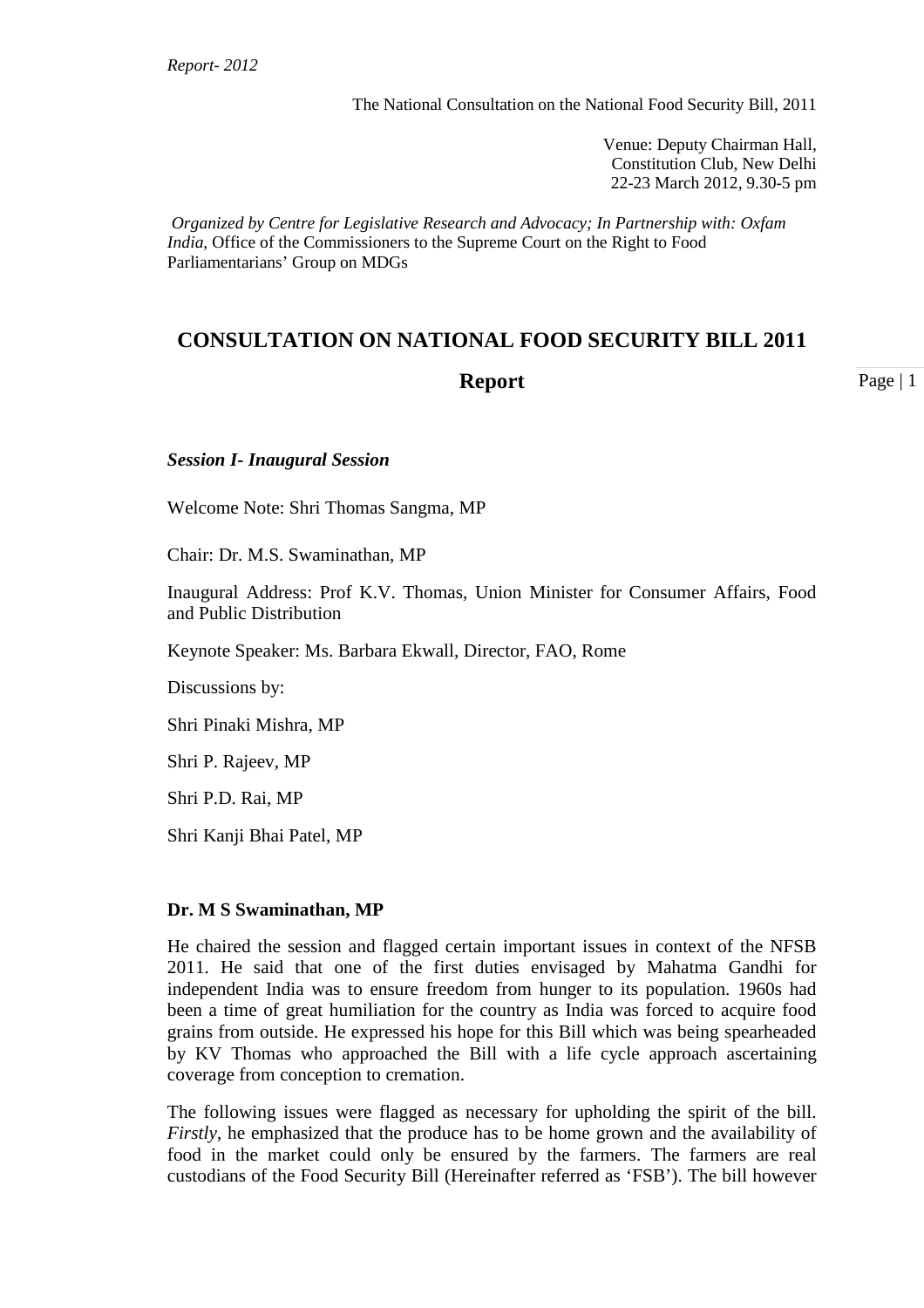Venue: Deputy Chairman Hall, Constitution Club, New Delhi 22-23 March 2012, 9.30-5 pm

*Organized by Centre for Legislative Research and Advocacy; In Partnership with: Oxfam India,* Office of the Commissioners to the Supreme Court on the Right to Food Parliamentarians' Group on MDGs

does not mention about the farmers and this oversight needs to be corrected. *Secondly*, that the primary focus of the bill was economic access to food while the other important issues, which have a direct impact on people's health standards, such as absorption and nutrition, and micro and macro level issues related to drinking water, hygiene and sanitation are not taken into account. The Bill lacks an enabling provision that would make the government legally bound to make it accessible to its citizens. The economic development model pursued and its consequent drive to higher consumption levels is increasing the threat of mining induced impoverishment among a large section of the society. *Thirdly*, the bill has a targeted focus by classifying priority households and general households. Given the past experience of the states like Kerala and Tamil Nadu that are doing comparatively well in terms of nutrition levels and have near universal systems, the focus ought to be on universal PDS.

Furthermore, the bill also does not mention about the people suffering from chronic illnesses like HIV/AIDs, TB and leprosy (which has made a comeback in the recent times) where the nutritional requirements of the patients are more specific and much higher. Destitute and senior citizens have also been left out in the bill.

It was noted that the Bill mentions about the provision of 'cash for the purpose' which could be detrimental in light of the numerous instances of corruption where cash payments have been resorted to.

Among the positive features of the Bill he recounted the aspect of recognition of women as the head and custodian of household food security and the provision of their names on the household entitlement cards. He said that the country has to emulate from the successful models primarily based on cooperative societies which has worked in specific states like Chattisgarh, Tamil Nadu and Kerala.

He recommended the incorporation and addressal of the following :

- 1. Both the State Food Commission and the Central Food Commission should take into account the good practices of the farmers.
- 2. A 'National Commission On Farmers' should be established to determine on how to introduce issues related to food and nutrition security which also ought to be a pan political commission and not merely a bureaucratic body. This commission will have to cross across parties and serve as a political oversight body which would deter corruption. It should be headed by the Prime Minister and chief ministers from states that were doing well in the PDS as well as those that were not doing so well should also be included so that there could be an exchange of information and good practices.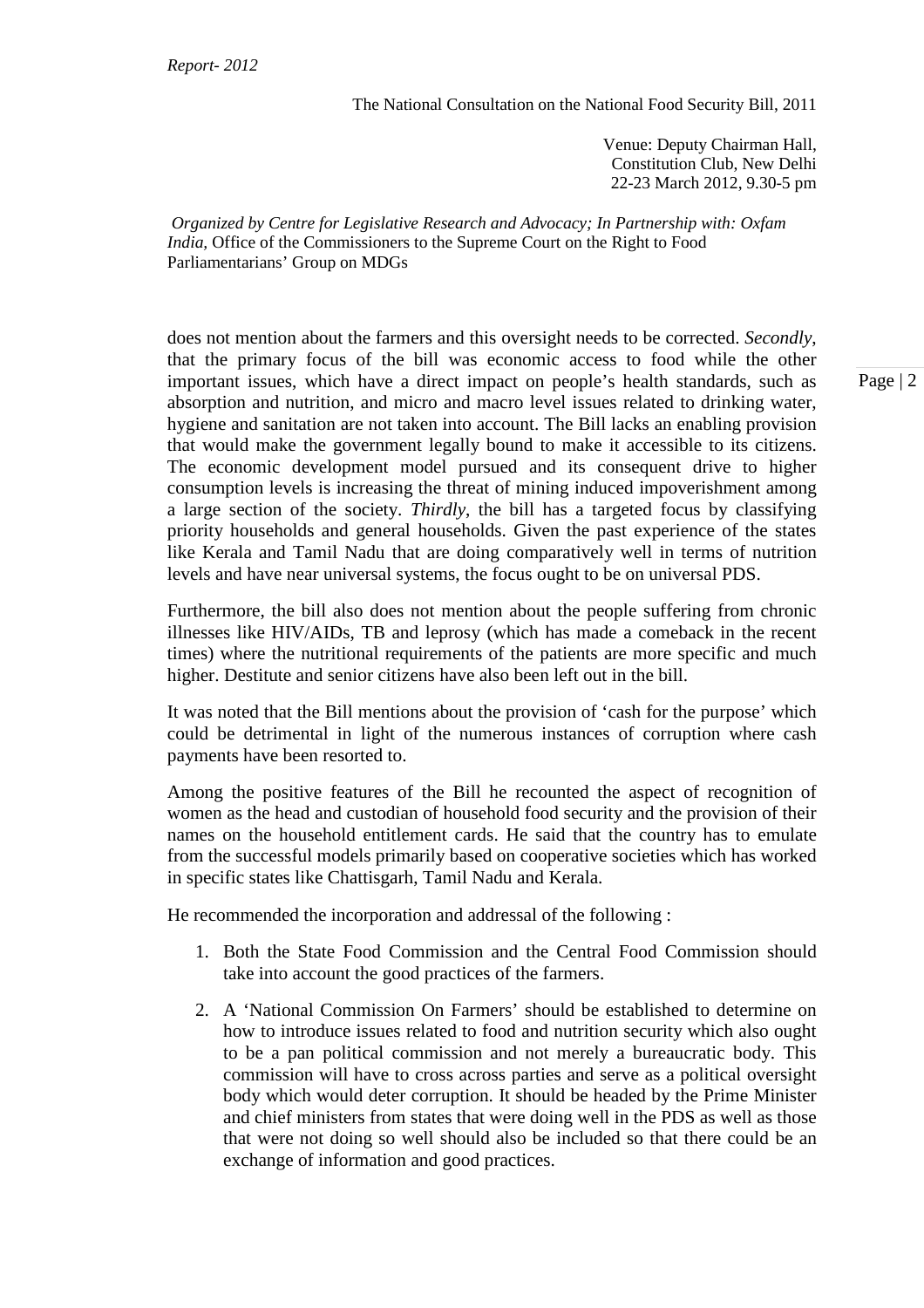Venue: Deputy Chairman Hall, Constitution Club, New Delhi 22-23 March 2012, 9.30-5 pm

*Organized by Centre for Legislative Research and Advocacy; In Partnership with: Oxfam India,* Office of the Commissioners to the Supreme Court on the Right to Food Parliamentarians' Group on MDGs

He concluded that NFSB 2011 marks a historic event and transition that has the potential of fulfilling Gandhi's unfinished dreams of seeing the nation free from the clutches of hunger and malnutrition.

### **Prof. KV Thomas, Union Minister for Consumer Affairs, Food & Public Distribution**

In his inaugural address, Prof. Thomas put forth certain key points for discussion in the country after  $4<sup>th</sup>$  June 2009 when the President of India had announced in the joint sessions of the Parliament that people living below the poverty line in the country would be provided 25 kg of food grains at a subsidised rate of Rs. 3 per kg for rice, Rs. 2 per kg for wheat and Rs. 1 for millet.

He recounted some of the questions that came up when he had presented FSB in the Parliament few months ago. A prominent one was related to whether the government has taken adequate measures for a fruitful discussion on the Bill. His answer was in affirmative. They began by communicating this announcement to every central and state department and inviting suggestions from them and various stakeholders, government agencies, as well as civil society groups. Taking into account various suggestions given by different NGOs, NSA, and Prof Swaminathan, a draft was formulated in 2011 which was entrusted to the PM who then formed a group EGON which met nine times for discussion. The points emerging from here were taken into account and the final draft was formulated which then got approved by the Law Ministry and EGON, and was finally placed in the Parliament.

Some of the salient features of the Bill were:

- 1. Bill made the government legally bound to ensure that all citizens got their entitlements of 7 kg per person per month in the BPL category.
- 2. Another point of departure from the existing system was the focus on life cycle approach and the emphasis on the nutrition of children, pregnant woman, lactating women. Children in the age group of three months to  $8<sup>th</sup>$  standard were to be provided food and nutrition.
- 3. The Bill in its present form prioritised minimum 75% rural and 46% urban population. The minimum was mentioned because the intent was to get flexibility in prioritising and take a much more liberal view than the assessment of BPL by Planning Commission. The points that needed further addition were related to destitute and older people as well as those suffering from chronic illness.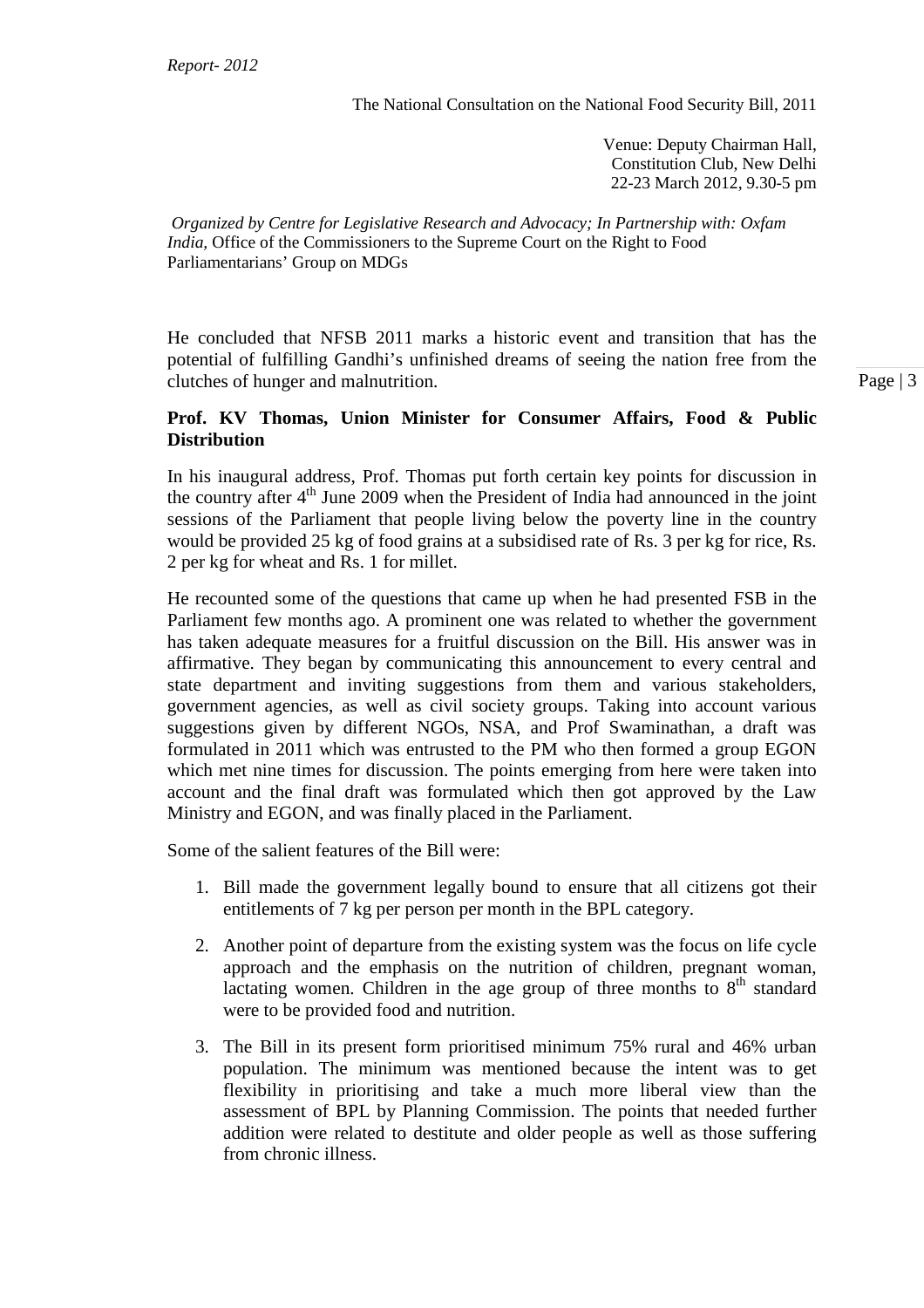Venue: Deputy Chairman Hall, Constitution Club, New Delhi 22-23 March 2012, 9.30-5 pm

*Organized by Centre for Legislative Research and Advocacy; In Partnership with: Oxfam India,* Office of the Commissioners to the Supreme Court on the Right to Food Parliamentarians' Group on MDGs

The focus in the present Bill was also to ensure adequate nutritional value of the food by having it cooked in *Aaganwadis*. This was also a response to reactions in the Parliament which pointed out that this could give a leeway to MNCs to bring in packaged food.

He also mentioned that although the Bill was not suggesting the replacement of grains by cash but such provision has to be made for extreme situations like impending or ongoing war where the procurement of food grains could not be guaranteed. Here mothers were identified as the head of the household. Drawing from his experiences of being a part of the fishermen community he recalled how in the earlier Ministry he had been involved in a project to construct the houses for the fishermen community. A later survey of the area revealed that almost 90% of houses which were given in the name of the male member were sold off. This was an event which induced them to change the entitlement holding to the name of the female of the house. However, states like Kerala and some in North East objected to this idea. They cited the case of the Panchayati Raj leadership in Kerala which was is at present in need of reservation for men. He emphasized that the Bill would not be a burden on Indian exchequer. At present the TPDS system is based on 93-94 prices and 2001 census amounted to 88,000 crores with which the subsidy component would be 900 crores even in the absence of the Bill. The new Bill would increase the investment by about 1,12,000 crores which could be easily borne by a country like ours where petroleum and fertilizer subsidies alone far exceeded this amount.

On the question of whether there is enough food grains for the coming years he said that 2040 projections for the country showed that there would be enough food grains for distribution as well as private trade and exports. However greater investment in agriculture and involvement of young and educated people in agriculture is required for these to realise in a sustained manner.

He said that agricultural produce was not so much about scarcity but lack of adequate and efficient technology for storage and transportation systems. In this he mentioned the schemes of RKVY and NABARD which have allotted 4000 crores for having storage mechanisms. The other problem was related to the pilferage in the TPDS itself.

These were some of the challenges before the country but they could be surmounted and one need to especially take into account the fact that India was among the few countries which has a functioning PDS.

The Bill was not a political issue to be taken up by specific governments, but a humanitarian issue that was the responsibility of every party and politician given that even after 60 years of independence more than 30% of the population continued to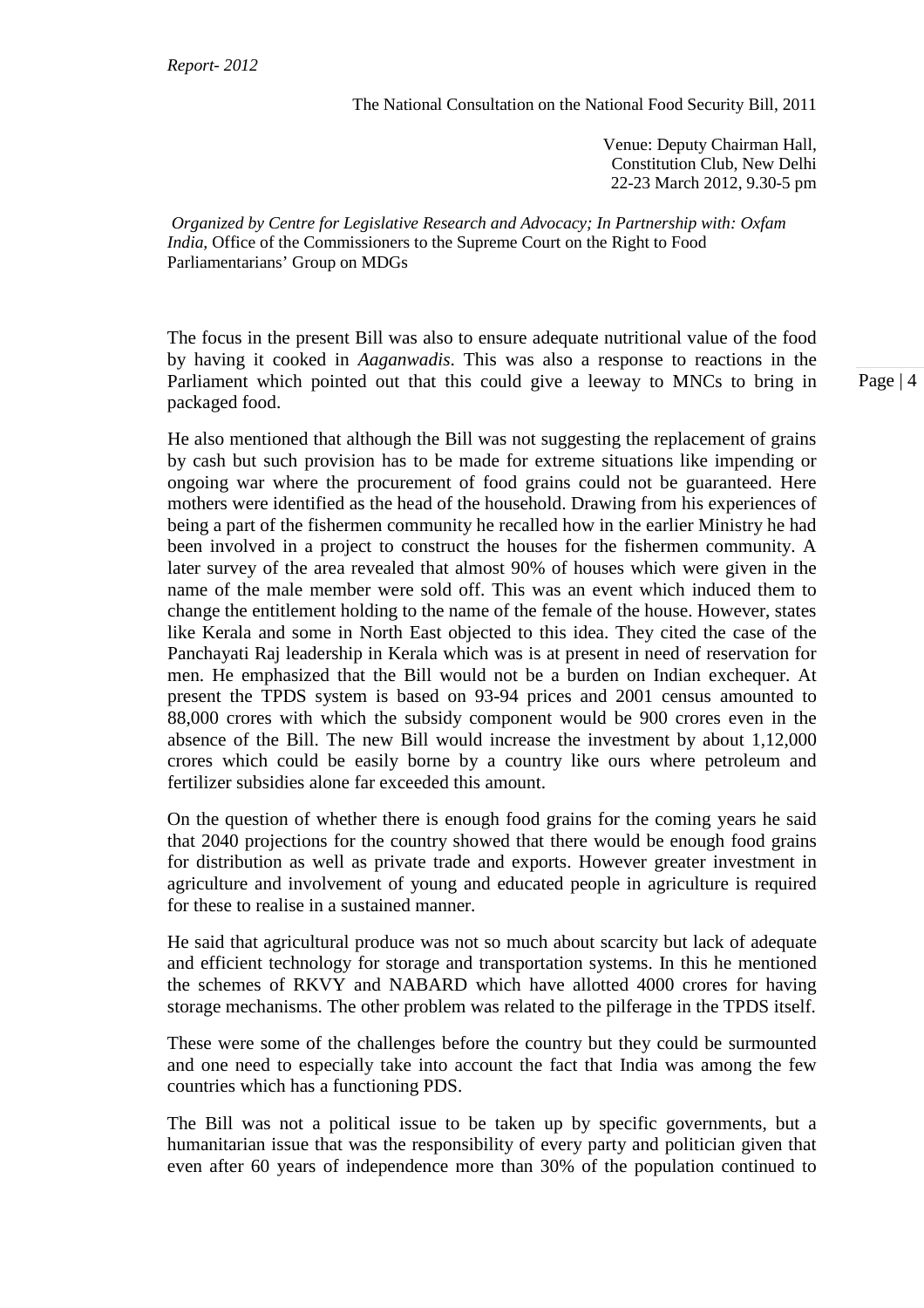Venue: Deputy Chairman Hall, Constitution Club, New Delhi 22-23 March 2012, 9.30-5 pm

*Organized by Centre for Legislative Research and Advocacy; In Partnership with: Oxfam India,* Office of the Commissioners to the Supreme Court on the Right to Food Parliamentarians' Group on MDGs

suffer from hunger and malnutrition. He was confident that the Bill was going to be supported by all the political parties and all state governments. Discussions and deliberations were underway and strategies would be formulated to take into account the suggestions including those of Dr. Swaminathan's National Security Missions. He emphasized that his Ministry was not in haste and was prepared to take into board all suggestions and recommendations that were reasonable, good and practical.

#### **Ms. Barbara Ekwall, FAO, Rome**

In her keynote address Barbara Ekwall emphasized the need to focus on the needs and rights of human beings while talking about the issues related to human rights. FAO as an organisation, although normally associated with more technical issues, is also engaged on issues related to human rights. With the crisis of 2008-09 and the rise in food prices, FAO has realised that hunger was a fundamental human right arisng mainly from failure of governance. There were more than 1 billion people in the world whose rights were not being realised. She also mentioned that there were hidden numbers behind malnutrition of people who looked healthy but did not have enough nutrition and the fact that obesity was very often found to be linked to poverty and wrong food. She invoked the International Covenant on Economic, Social and Cultural Rights committed to by 160 State Parties which enshrined:

- 1. The right of everyone to an adequate standard of living, including adequate food
- 2. The fundamental right of everyone to be free from hunger

In the event of natural disasters it was the obligation of different countries to ask for international assistance and also for the international community to respond to. The obligations of the state was also to respect and strengthen but not harm the existing access to food and to create an enabling environment where people could be empowered to feed themselves by their own means with dignity. This was sought to be done through policies and legislations. The direct provisioning of food was seen to be a matter of last resort wherein all the others have failed. The covenant also focussed on budgetary allocation for food and nutrition security issues related to discrimination. The human rights approach to the right to food complimented the food security approach and helped to ensure accountability.

She stated the PANTHER principles which provided a frame of response to the question of hunger as a governance variable. PANTHER stood as an acronym for Participation, Accountability, Non-discrimination, Transparency, Human dignity, Empowerment and Rule of Law.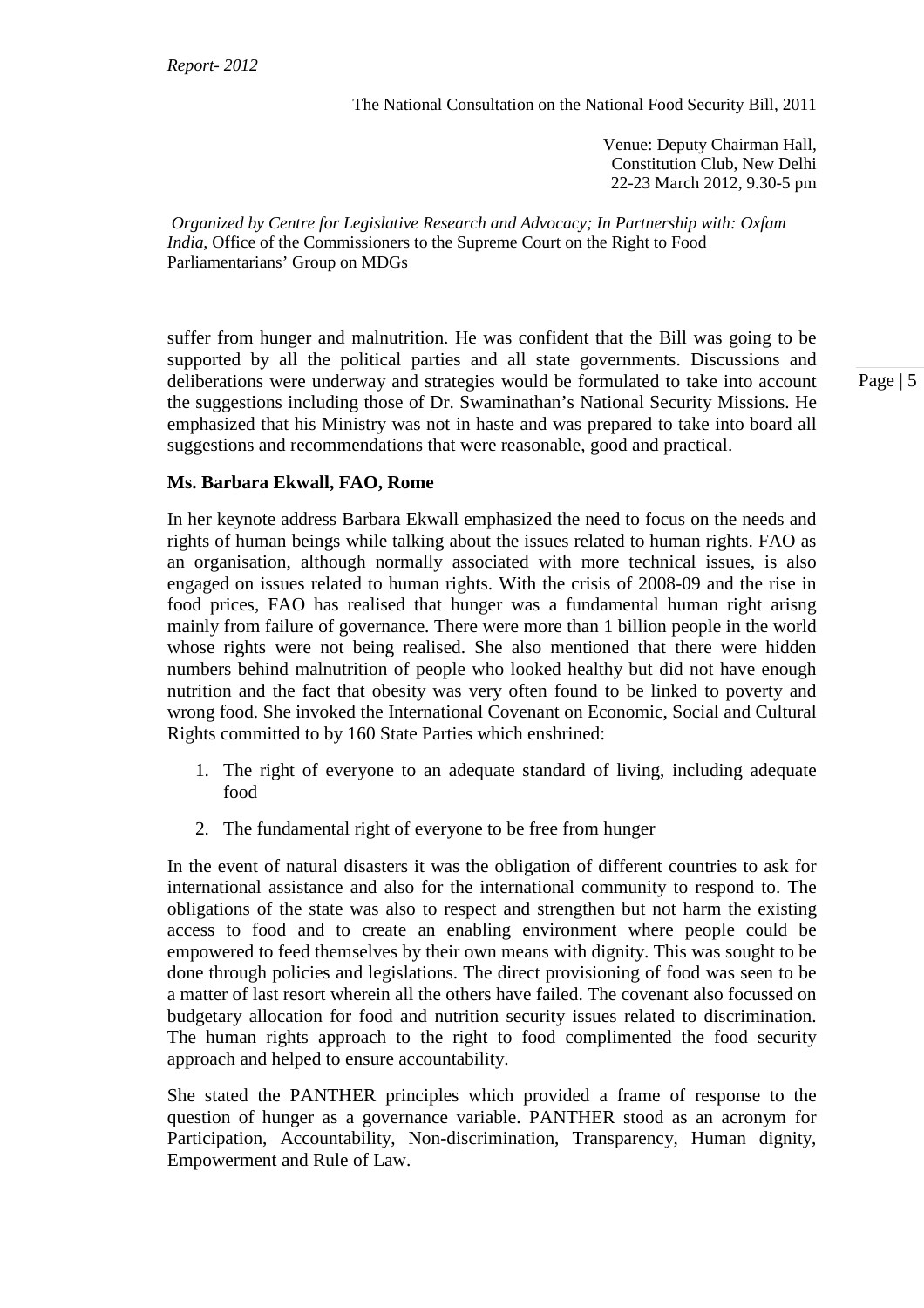Venue: Deputy Chairman Hall, Constitution Club, New Delhi 22-23 March 2012, 9.30-5 pm

*Organized by Centre for Legislative Research and Advocacy; In Partnership with: Oxfam India,* Office of the Commissioners to the Supreme Court on the Right to Food Parliamentarians' Group on MDGs

She then recounted the findings of a study of 122 economies that faced economic downturns to show that 4% decline in per capita GDP has increased infant mortality rate by 2%. The declining GDP would affect female children five times more adversely than male children of the same age. She stated that ensuring right to food was a constitutional mandate of FAO since 1965. The other food security related conferences were also held from time to time like World Food Summits in the years 1996, 2002, 2009 and the Millennium Declaration 2000, Outcome MDG Review 2010.

The Right to Food Guidelines, a consensus document adopted by FAO Council in November 2004, covered 19 policy areas and seven practical steps:

- Identification of hungry people
- ❖ Assessment
- Strategy
- $\triangle$  Institutions
- Legal framework
- **\*** Monitoring
- Recourse

She then shared the experience of Brazil Framework Law (2006) the objectives of which clearly state the definitions, principles and actions which seek to guarantee the human right to adequate food. The PANTHER intimately inform the framework law. As a result, Brazil zero hunger programme has been able to make considerable improvements in the nutritional status of vulnerable groups and empower them. This also had an impact on the economic development in rural areas. It was able to lift 40 million people out of poverty and is reflected in the governance and increased efficiency of social laws. The figures were put up in websites which facilitated monitoring.

She further stated that strong political will and political leadership was required to realise the right to freedom from hunger, and the governments of different countries and the CSO have an extremely important role to play in this. The CSO in particular gave voice to the voiceless and they monitor the situation and have the capacity to mobilise people and important ally of the government in this endeavour. Awareness building, legislations, proper allocation of resources and advocacy were important areas of focus. The campaign for right to food has the potential to provide the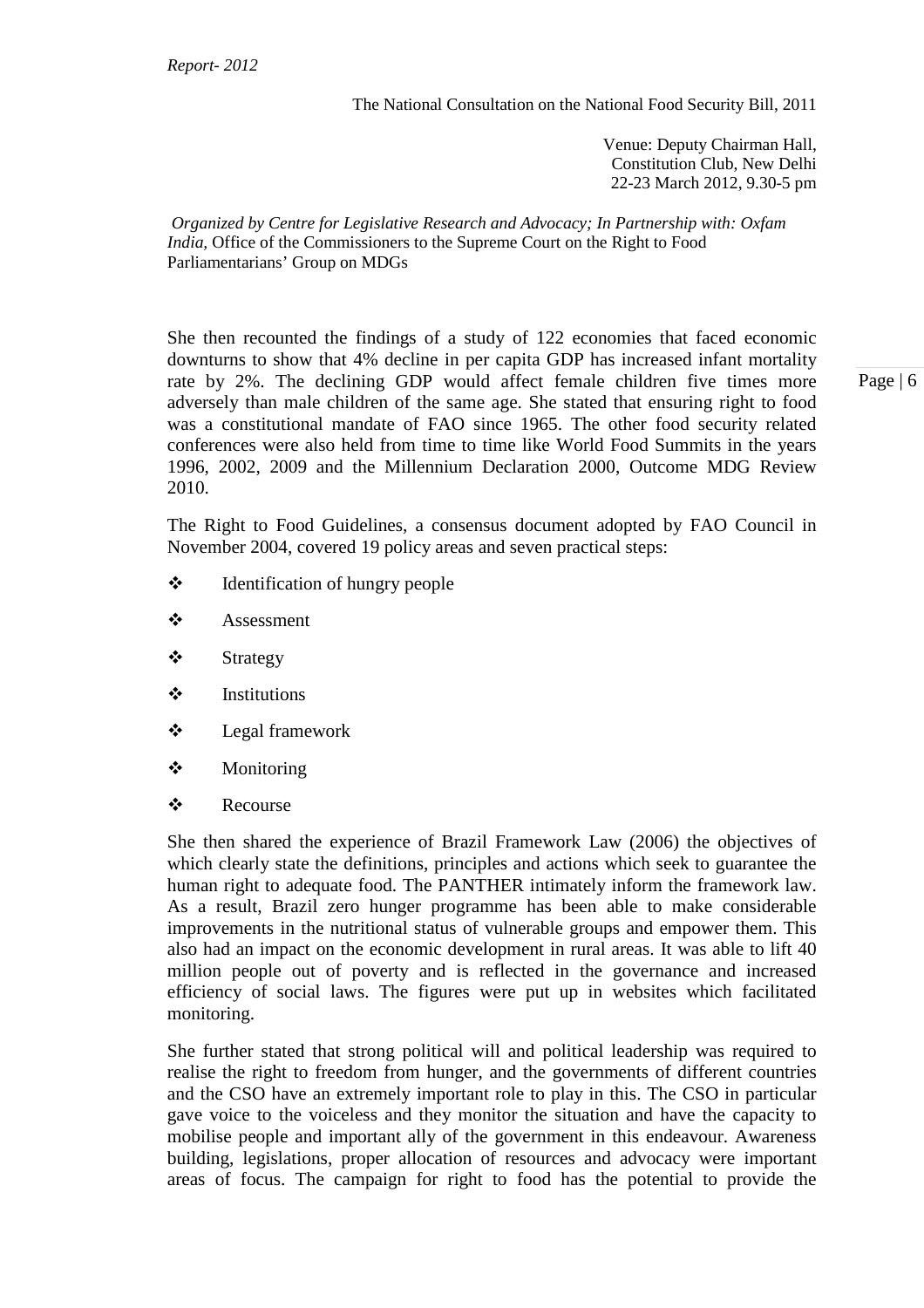Venue: Deputy Chairman Hall, Constitution Club, New Delhi 22-23 March 2012, 9.30-5 pm

*Organized by Centre for Legislative Research and Advocacy; In Partnership with: Oxfam India,* Office of the Commissioners to the Supreme Court on the Right to Food Parliamentarians' Group on MDGs

opportunity to do things differently and to make right choices and with respect to agricultural practices and models. It also brought to light questions regarding who is participating in production and who is deciding on what to produce and for whom. It was essential to evaluate not only the cost of programs but also absence of action and cost of hunger. Hunger was a structural crisis which is not about production but about the way society was organised. This gave hope as this was something that could be changed. And from right to food perspective the people who are hungry are not the problem but a vital part of the solution.

She concluded with Gandhi's Talisman, which has been an important inspiration: "*Recall the face of the poorest and the weakest man whom you may have seen, and ask yourself, if the step you contemplate is going to be of any use to him. Will he gain anything by it? Will it restore him to have control over his own life and destiny?*"

| <b>Questions</b>                                                                       | <b>Discussions</b>                                                           |  |
|----------------------------------------------------------------------------------------|------------------------------------------------------------------------------|--|
| 1. The discussions in the centre focussed on whether the growth in GDP could serve as  |                                                                              |  |
| a measure of welfare.                                                                  |                                                                              |  |
| 2. The need to focus more on the female children of families in adverse and vulnerable |                                                                              |  |
| economic conditions.                                                                   |                                                                              |  |
| There was no easy correlation between economic growth and well-being. The recent       |                                                                              |  |
| NSSO data showed that the rise in income of the households was accompanied by a        |                                                                              |  |
| considerable decline in the employment rates of women. So, in a way it has been        |                                                                              |  |
| disempowering.                                                                         |                                                                              |  |
|                                                                                        |                                                                              |  |
| Barbara Ekwall                                                                         | Q: You talked of instances where the growth of country falling by            |  |
|                                                                                        | 4% has led to an increase in mortality of girl children to 2%. How           |  |
|                                                                                        | would you respond to the question that some sections of the CSO              |  |
|                                                                                        | would pose that growth itself is the problem? Do you have some               |  |
|                                                                                        | correlation between fast levels of growth and increasing rates of<br>growth? |  |
|                                                                                        | A: In the example it showed a decline. Greater attention is needed           |  |
|                                                                                        | to be relegated to those families where baby girl is concerned and           |  |
|                                                                                        | to stress the value of the girl child and to nullify the assumption          |  |
|                                                                                        | that greater attention to the girl child meant lesser to the baby boy.       |  |
|                                                                                        | Education was also important in this regard. Economic growth by              |  |
|                                                                                        | itself does not guarantee betterment of peoples' situation. Brazil           |  |
|                                                                                        | has chosen the model of economic growth with gini coefficient                |  |
|                                                                                        | where it has seen positive outcomes. But the divergence between              |  |
|                                                                                        | the rich and the poor has increased globally. In Switzerland too             |  |
|                                                                                        | (where she comes from) the problem of distribution existed but               |  |
|                                                                                        | was not recognised as such.                                                  |  |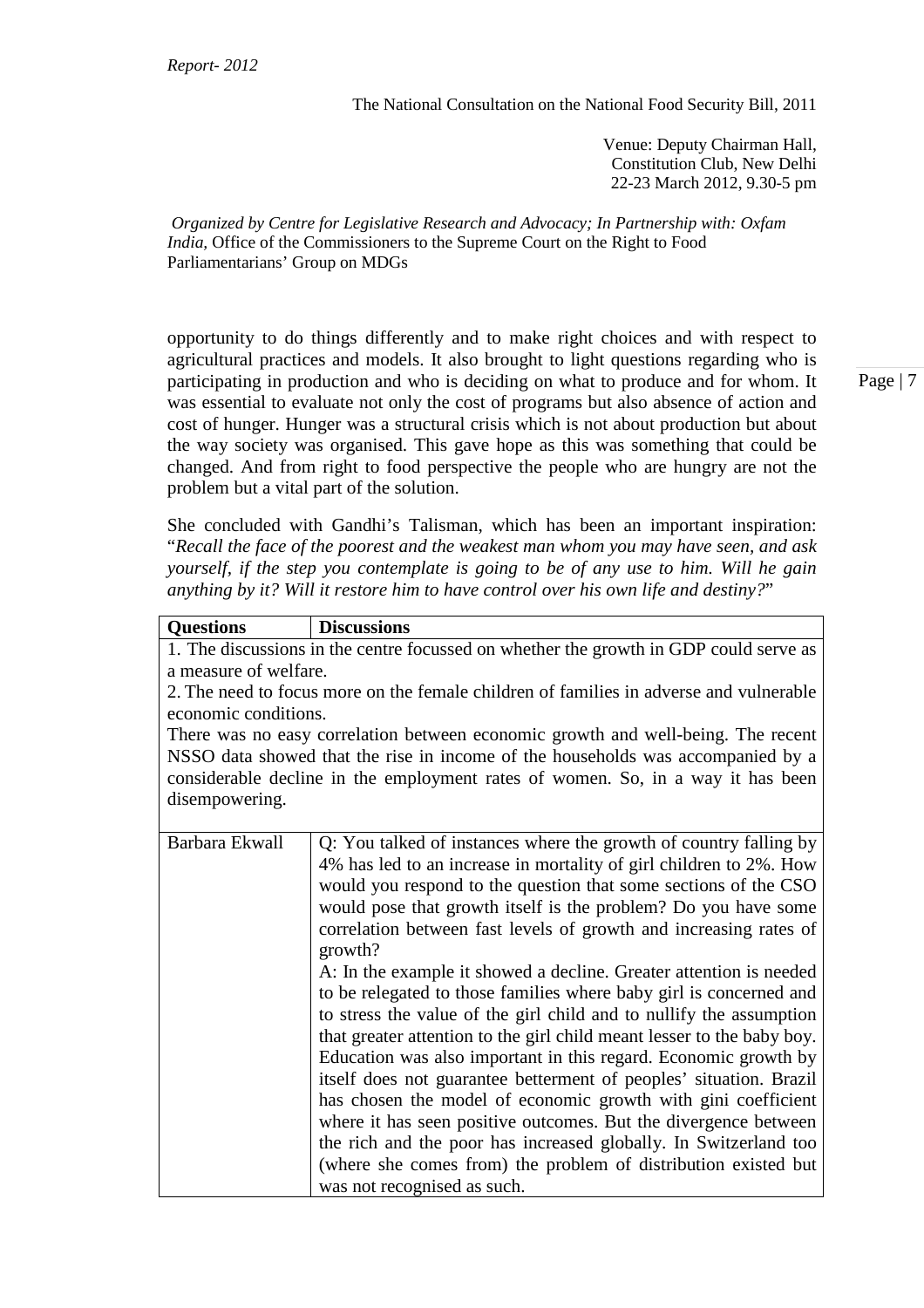Venue: Deputy Chairman Hall, Constitution Club, New Delhi 22-23 March 2012, 9.30-5 pm

*Organized by Centre for Legislative Research and Advocacy; In Partnership with: Oxfam India,* Office of the Commissioners to the Supreme Court on the Right to Food Parliamentarians' Group on MDGs

| N C Saxena | There is no simple correlation. The poor may gain or lose with      |
|------------|---------------------------------------------------------------------|
|            | growth. A woman who is earning money is in a way becoming           |
|            | more dependent. The recent NSSO data shows a decline in the         |
|            | number of women seeking employment in absolute numbers.             |
|            | While some of this could be related to the increase in enrolment of |
|            | girl children in the age group of 15-19 into high schools, it also  |
|            | reflected the loss of empowerment and women's ability to earn       |
|            | and be independent as the income of the family has increased. In    |
|            | another care the consumption of food grains of poorest has not      |
|            | seen any increase despite the fact that the poor work harder. The   |
|            | other factor that emerged was the expenses related to schooling     |
|            | which strained the poor more. Health expenses were also a major     |
|            | source of burden. As a result, hunger has increased and most of     |
|            | the times people were not even aware of the malnutrition. So, the   |
|            | rise in income does not necessarily translate into empowerment.     |

# *Session II: Nutrition Security and Children's Right to Food under the NFSB*

Chair: **Smt. Shanta Sinha,** Chairperson, National Commission for Protection of Child Rights

Panel:

Prof N.C. Saxena

Shri M.B. Rajesh, MP

# **Smt. Shanta Sinha, Chairperson, National Commission for Protection of Child Rights**

Smt. Shanta Sinha mentioned that the issue of hunger and malnutrition of children across ages was a pertinent one and she was glad that the FSB has certain dedicated sections that focused on the issue and it was also a good opportunity to add many more. However, the bill did not mention any provision for midday meal for children below six years of age. It was important not to leave out this section of children and to ensure that they did not remain hungry. She suggested the following:

1. The Act should have a schedule of norms and standards for Aanganwadi set-up and workers as the institutional framework remained ambiguous. It was also essential to integrate into the Bill the legislations or orders of SC on right to food that give entitlements to children.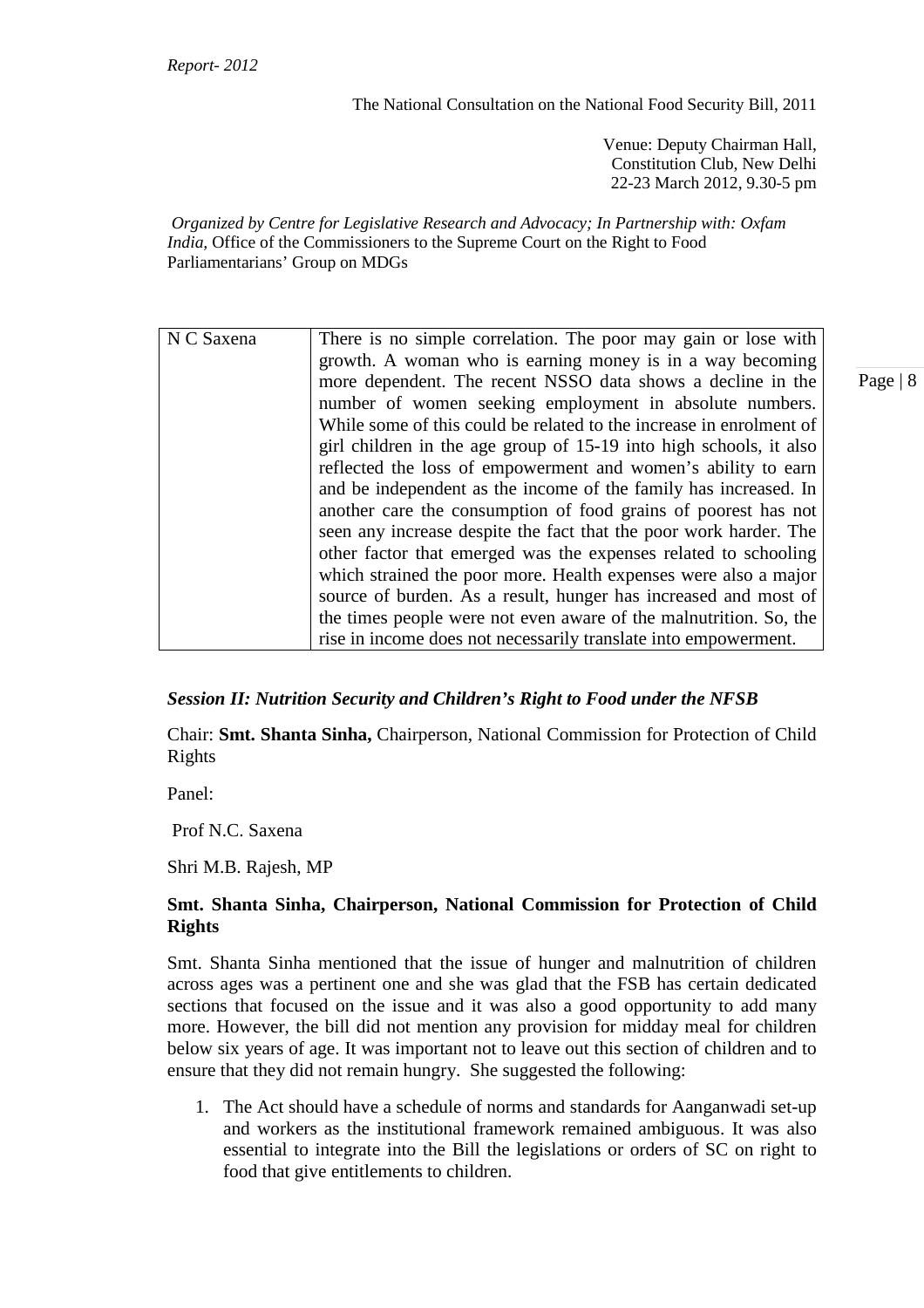Venue: Deputy Chairman Hall, Constitution Club, New Delhi 22-23 March 2012, 9.30-5 pm

*Organized by Centre for Legislative Research and Advocacy; In Partnership with: Oxfam India,* Office of the Commissioners to the Supreme Court on the Right to Food Parliamentarians' Group on MDGs

- 2. The norms, standards and training of teachers with respect to imparting the right to education needs to be spelt out and the provision of drinking water, sanitation, subject wise teacher, boundary work also needs to have a clear plan.
- 3. There was severe malnutrition among children and women with chronic diseases and this was relegated to the purview of health department and midday meals were provided through the Aaganwadi. So there was a need to ensure that care of children and their rights to health care and nutrition was not fragmented or compromised.
- 4. There was also a need for decentralization of the design implementation of Right to Education. Greater involvement of the local authorities and Gram Panchayat was essential to the functioning of the system as it was at this level that development of the children could be effectively tracked.
- 5. This was crucial especially in a situation where the central government took around one and a half years to sanction a demand for an Aanganwadi worker. This effectively meant loss of access to food for a child who grew in that period of absence. In this regard a highly centralized plan was not the solution. The components of Supreme Court order which make it mandatory for the provision of Aaganwadi on the basis of demand within 90 days should be made part of the Act.
- 6. Delay in supply and quality of food also need to have accountability mechanisms. In many places food provisions came for three months and there is no provision for storage. Lack of roads and small habitation cannot be an excuse for not making these services available and ways have to be forged in such situations.
- 7. The Bill did not mention about children with disabilities, sick children who were unable to visit the Aanganwadi, homeless children, children with chronic illness like HIV, TB, leukemia, and others who have nutritional requirements. The economic development model pursued and its consequent drive to higher consumption levels is increasing the threat of mining
- 8. Induced impoverishment among a large section of the society to be special double ration for these children. Homeless and street children, many of whom are not in schools and have no family support, must have an all meal programme and their right to food has to be mandated by law. The Bill only talks of children upto 15 years. But many children including boys are anemic in the 14-18 year age group. So the provision The economic development model pursued and its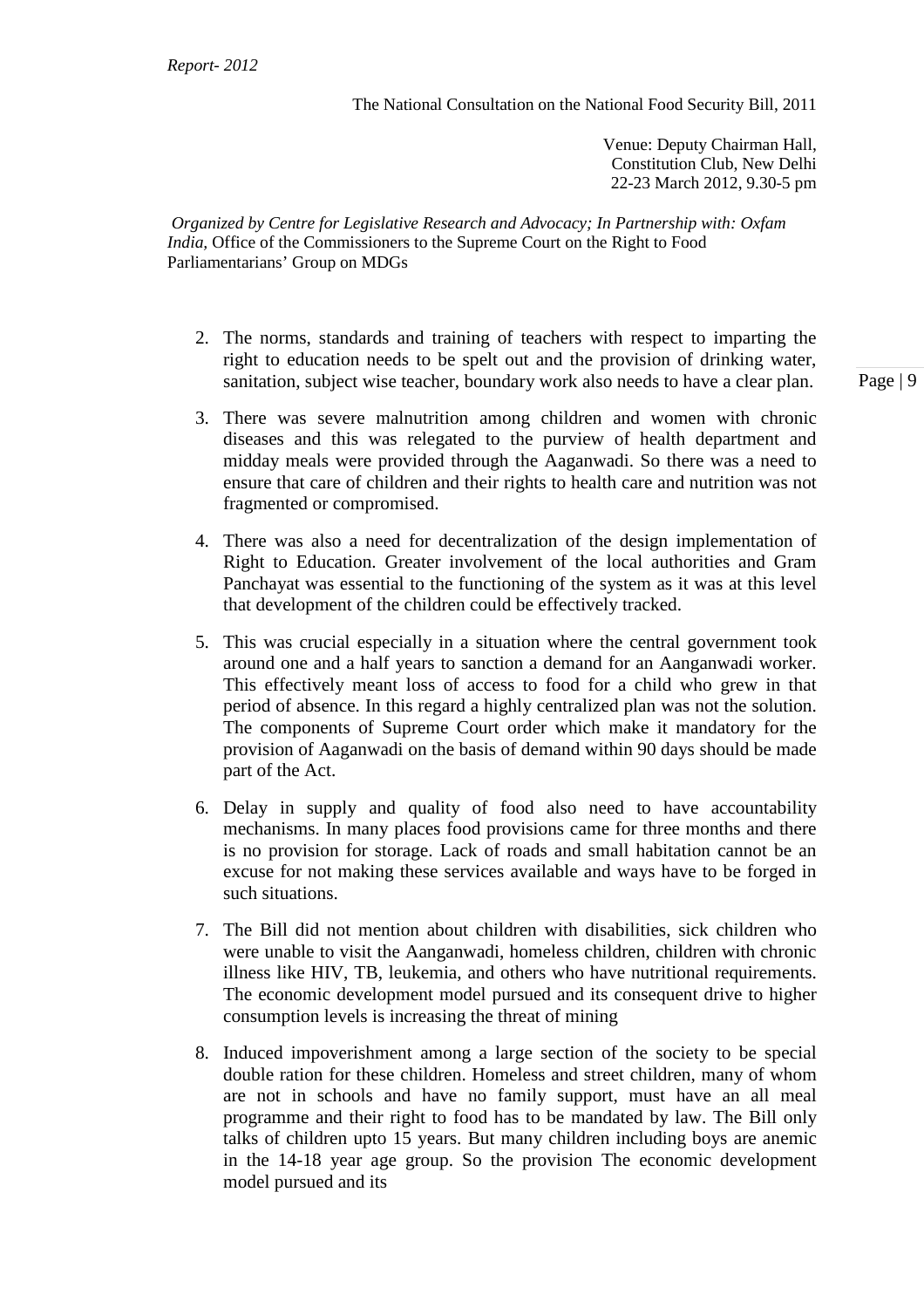Venue: Deputy Chairman Hall, Constitution Club, New Delhi 22-23 March 2012, 9.30-5 pm

*Organized by Centre for Legislative Research and Advocacy; In Partnership with: Oxfam India,* Office of the Commissioners to the Supreme Court on the Right to Food Parliamentarians' Group on MDGs

- 9. There should be no conditionalities for maternity benefits as is evidenced in the case of institutional delivery wherein the benefit is conditional upon institutional birth. There was no justification for depriving a child born at home. Also, the withdrawal of benefits in case of more than two children was not acceptable.
- 10. The provision of crèche on demand has to be ensured. Many trade unions and informal sectors have been discussing and raising the demand for crèches and this demand should also find a place in the law.
- 11. The Food Commission is not enough for ensuring the accountability. The National Commission for Child has its system of grievance redressal and the NCPCR has been engaged in monitoring the right to education.
- 12. There was a need to list the legal entitlements of the child and clearly define who will be held responsible for each of these entitlements mentioned in the act.

The main issues that she highlighted were:

- 1. Decentralization of schemes related to children.
- 2. Flexibility in the allocated budget.
- **3.** Conversation across ministries as no right or entitlement of the child could be implemented by one ministry alone.

# **Dr. N C Saxena, Member NAC**

Dr. Saxena began with reference to a great deal of research that pointed towards the criticality of nutrition in the development of cognitive facilities in very young children, just as it was equally important for the overall development of the older children. There is need to concentrate on these groups. He expressed that the problem of malnutrition was caused by a large number of factors of which the lack of food played only a small part. Cultural practices related to food, whether breast feeding which needs to be done during the first six month after birth, hygiene, and quality of life were important contributory factors. Thus, it was obvious that the solution also has to be multidimensional. But it was unfortunate that at the state and district level there was no recognition of any of these as if hunger, starvation or the problems of malnutrition did not exist at all. At the Aanganwadi centres out of 200 children if you asked about malnutrition they would probably show one or two children at the most and if you prod further you would be told that they have been given orders "from above" to say nothing of nutrition. Civil society should examine the answer given by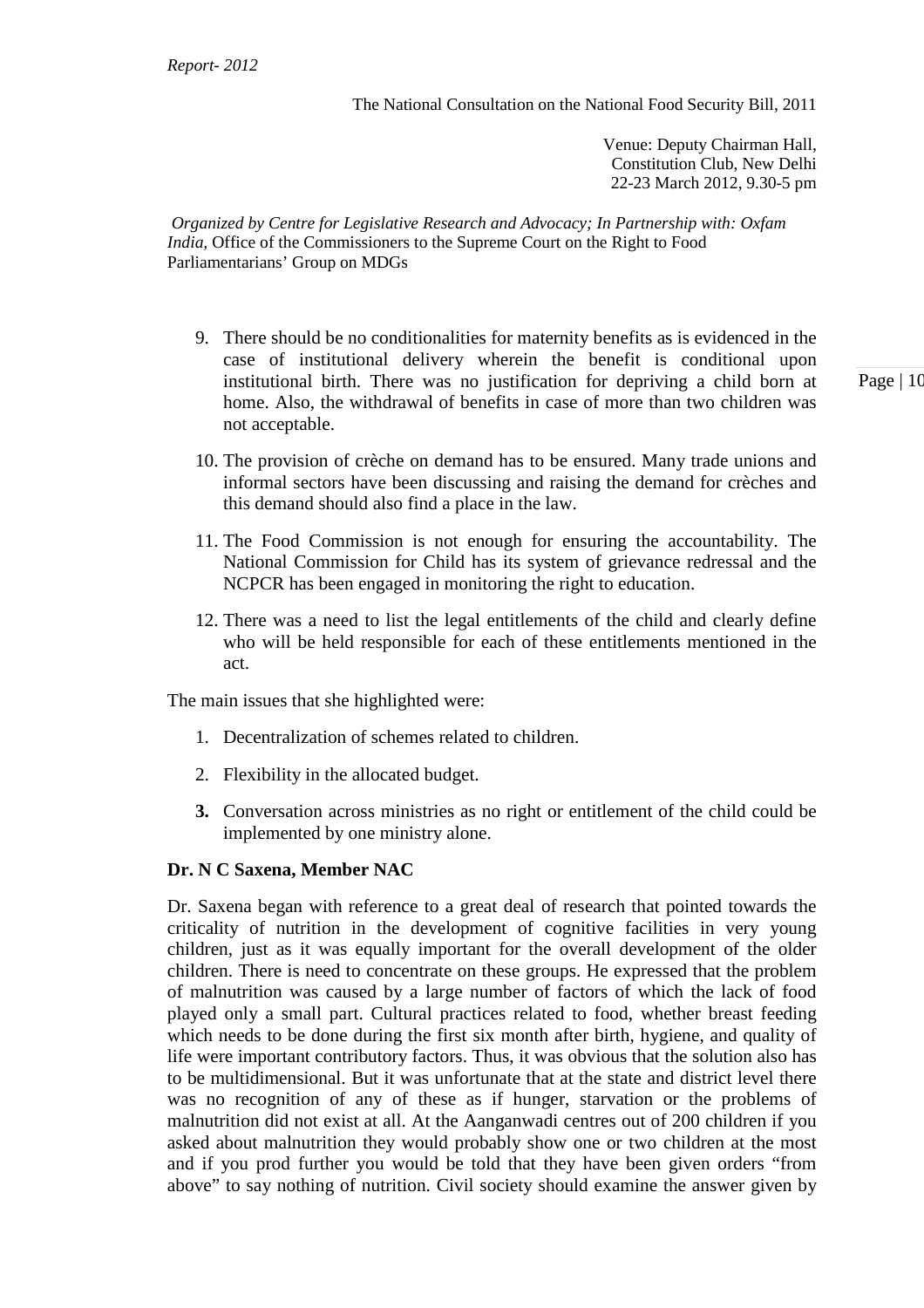Venue: Deputy Chairman Hall, Constitution Club, New Delhi 22-23 March 2012, 9.30-5 pm

*Organized by Centre for Legislative Research and Advocacy; In Partnership with: Oxfam India,* Office of the Commissioners to the Supreme Court on the Right to Food Parliamentarians' Group on MDGs

ministers on these issues. Absence of proper data, non-recognition of the problem and the data given by the state appears as though the state in India was similar to that of Denmark, Switzerland or Sweden. The goal of the MDG was to reduce malnutrition by half in the period 1998 to 2006 but there has hardly been any decline. The problem was most acute in Madhya Pradesh, Jharkhand, Eastern India and it was relatively less in states of Kerala and Mizoram.

He also brought to notice the Hungama Report of 2011 that looked at the state of malnourished and stunted children in 100 districts and those that fared well were districts in Himachal Pradesh, Tamil Nadu and Kerala. In the rest of the districts the situation was dismal. This was despite the fact that the number of *Aaganwadi* centres have increased and the honorariums are revised; calorie norms have changed and budget has also increased. According to the report, in these 100 districts although there was data on immunization, but health referral and growth monitoring was done in less than 20% of the centres. The number of underweight children showed a lot of variation. The problem is caused not so much because of food but because of the cultural practices like early marriage, poor status of women, apart from general factors like hygiene, sanitation, referral services, drinking water, high incidence of preventable diseases like malaria and diarrhea where children were not given water,. He emphasized that the problem of malnutrition has nothing to do with per capita income or GDP. The ICDS did not focus on these issues. It focused only on children of 3-5 years of age, while the younger children did not get any care as they don't come to the centre. There is a need to have a new programme which shifts attention from the centre to the household.

Further, the quality of food was bad and culturally insensitive for the practices of the region where it was being given. There were innumerable instances where the children did not find the food palatable which often ended up becoming fodder. He said that there are design flaws with little emphasis on these limitations in the past three years. He also emphasized that the care for pregnant and lactating women and the adolescent girls were not adequately addressed in the Aaganwadi. Many of these Aaganwadis were being run in rented or donated rooms in upper class neighborhoods which made it difficult for people, esp. for Dalits, to access it.

He also pointed out the absence of community participation in running of Aaganwadi centres. He gave the instance of Thailand which faced a considerable problem of malnutrition in late 50-60s which they were able to successfully bring down from 50% to 25% and eventually to 15%-12%. The workers went to every village and find out the elderly woman who was consulted by other women for advice and suggestions. The woman so identified, was appointed by the government which then invested in her training and encouraged inter village competitions every month to gauge their improvement.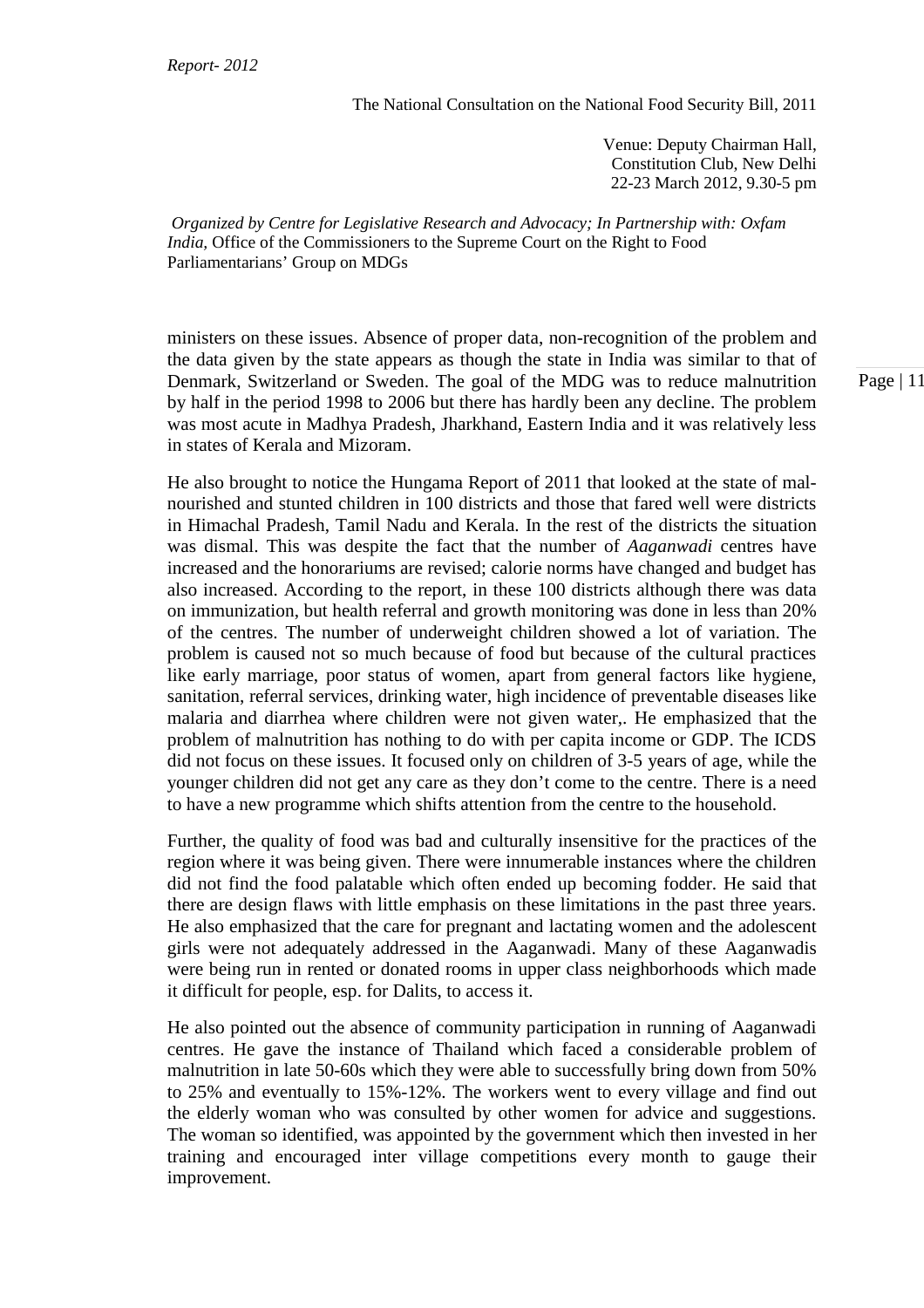Venue: Deputy Chairman Hall, Constitution Club, New Delhi 22-23 March 2012, 9.30-5 pm

*Organized by Centre for Legislative Research and Advocacy; In Partnership with: Oxfam India,* Office of the Commissioners to the Supreme Court on the Right to Food Parliamentarians' Group on MDGs

There should be transparency in the system and the way of running the programme needs to be changed. There was too much of data and information but no real work has been done. It has been observed that Aaganwadi worker has to keep about 18 registers. Many a times, they were told to make the entries in pencil which could be eventually manipulated and concocted.

The National Family Health Survey (NFHS) data showed a decline from 53% to 47% in the number of malnourished children. The Aaganwadi reports showed a decline from 13% to 8% and only 4% children were shown as severely underweight. The gap between reported data and evaluated data has been increasing over time. He recounted having conversations with the IAS officers and asking them why they did not report the actual data. He has been told that reporting was a 'high risk and low reward' work that nobody was desirous of undertaking. So, there was a need to correct these limitations and make the state governments accountable. He also brought to focus ICDS in Gorkahpur where NHRC survey showed that although most of the budget fund was used, the calorific value was only 100 as opposed to 500 and it was further used only for cattle food. Rather than having locally prepared food that was culturally acceptable the state government tries to ensure adequate nutrition on the basis of labels. But most of the times the certificates were invalid which has also resulted in huge corruption.

In the evaluation of ICDS by the government of Bihar, it was found that a large number of vacancies were not filled and there was no regularity in the reception of funds which furthered corruption.

In the evaluation of West Bengal and Uttar Pradesh, it was also found that dalit children were not allowed in the houses of upper caste people who rented it for Aanganwadi services. While the data on the number of women and children in ICDS enrollment may be high, the attendance was far from adequate.

In Madhya Pradesh large number of rehabilitation centres has been set up where combining health with nutrition appeared to give good results. He cited Tamil Nadu as an example where we can find good institution The economic development model pursued and its consequent drive to higher consumption levels is increasing the threat of mining induced impoverishment among a large section of the society, with good infrastructure for good medical care and sanitation. In Himachal Pradesh the practice of AW centres was also functioning quite well. This would also help in ensuring the sense of worth and commitment of the Aangawadi workers. The Food Security Bill under consideration has just one clause on the issue of younger children.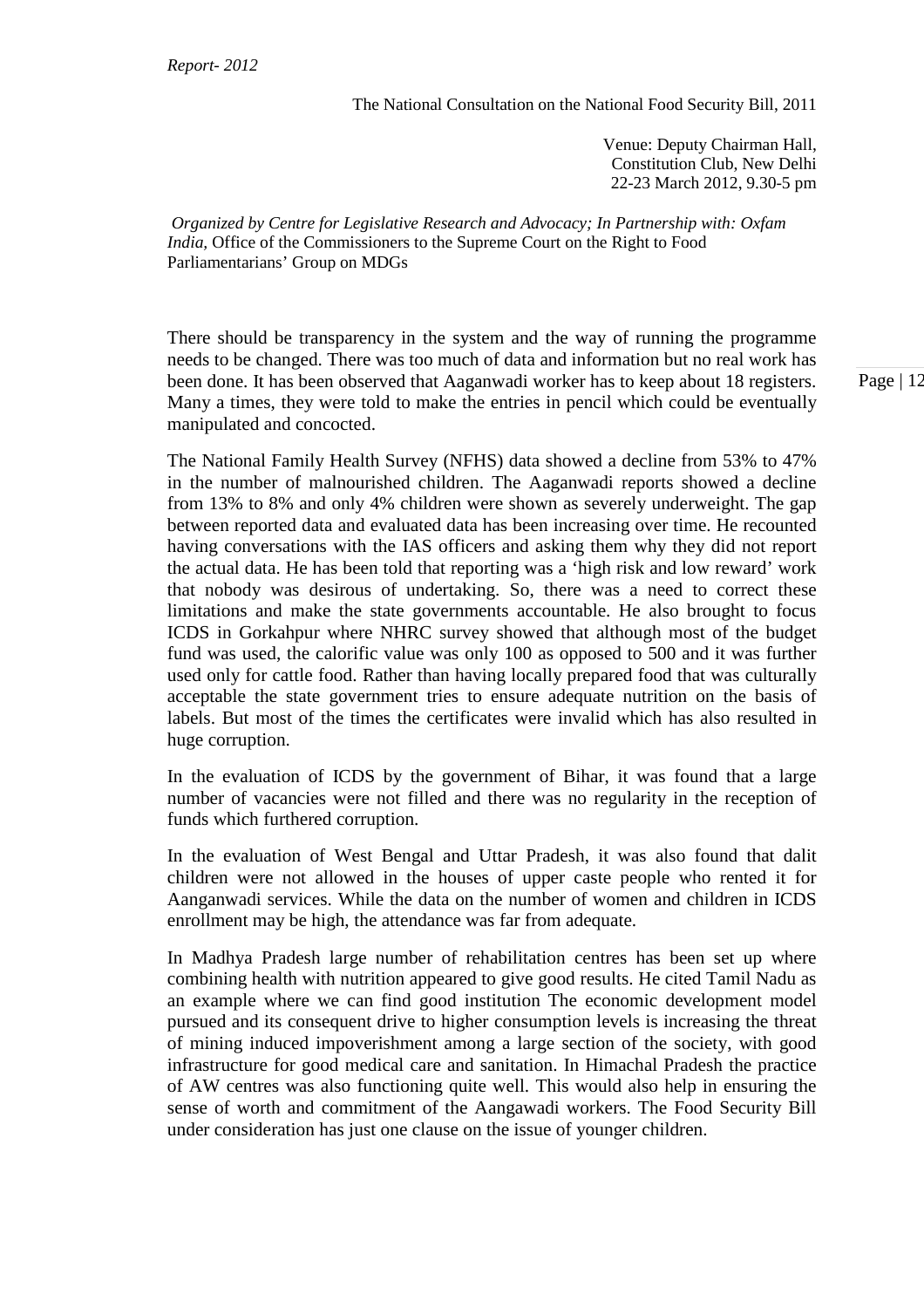Venue: Deputy Chairman Hall, Constitution Club, New Delhi 22-23 March 2012, 9.30-5 pm

*Organized by Centre for Legislative Research and Advocacy; In Partnership with: Oxfam India,* Office of the Commissioners to the Supreme Court on the Right to Food Parliamentarians' Group on MDGs

He said that food alone was not enough and there has to be large number of changes. The ICDS has to be revamped and the health ministry should to be involved in the issue. There was also a need to ensure flexible food provision and we should learn from Thailand experience about how to encourage community participation and building of sanitation facilities through Panchayat. There is a need to change the behaviour of people, and their cultural practice. In the health rehabilitation centres the progress needs to be evaluated every year.

**MB Rajesh, MP** 

M B Rajesh congratulated and thanked the organisers for holding the national convention on FSA. He said that the national consultation was being held in the background of the debates about key estimates of the central government. Few days back there was uproar over the recent poverty estimates of the Planning Commission on hunger and malnutrition. According to the NFHS 47% of children in the age group of 0-3 are severely undernourished. The survey reveals that the percentage of undernourished children has remained unchanged since 1998. There have also been shocking reports of widespread malnutrition and deaths of children from various states like Karnataka, and Rajasthan. At the same time a newspaper report of a survey of school going children showed that the height and weight of children in the higher income group showed considerable dissimilarities with that of the children of the same age from lower income groups. It was obvious that height and weight were related to nutritional levels and the difference was an indication of malnutrition level.

He stated that he was critical of the targeted system that FSA was continuing with. He said that the demand should be for universal PDS. Secondly FSA must be completely delinked from the central poverty estimates which were becoming more unreliable and dubious. Further, the proposed act did not ensure right of the state governments to decide on the deficits which could have an adverse effect in many of the existing and well functioning PDS in different states. The reason for relatively less malnutrition in states like Kerala and Tamil Nadu was that the PDS was near universal and it was working effectively. The present bill restricted the ability and the scope of state governments to continue functioning with the present public distribution system. Thirdly, it is not enough just to have grains in the PDS but it is also necessary to make them available at subsidized rates.

The midday meal schemes and ICDS should be incorporated in the food security. Midday meal scheme covered only children going to schools whereas a vast majority of children were out of school. The scheme ought to be reformed such that out of school children were also given benefits. He called for a substantial increase in the provision for ICDS so that universalization and allocation is enhanced.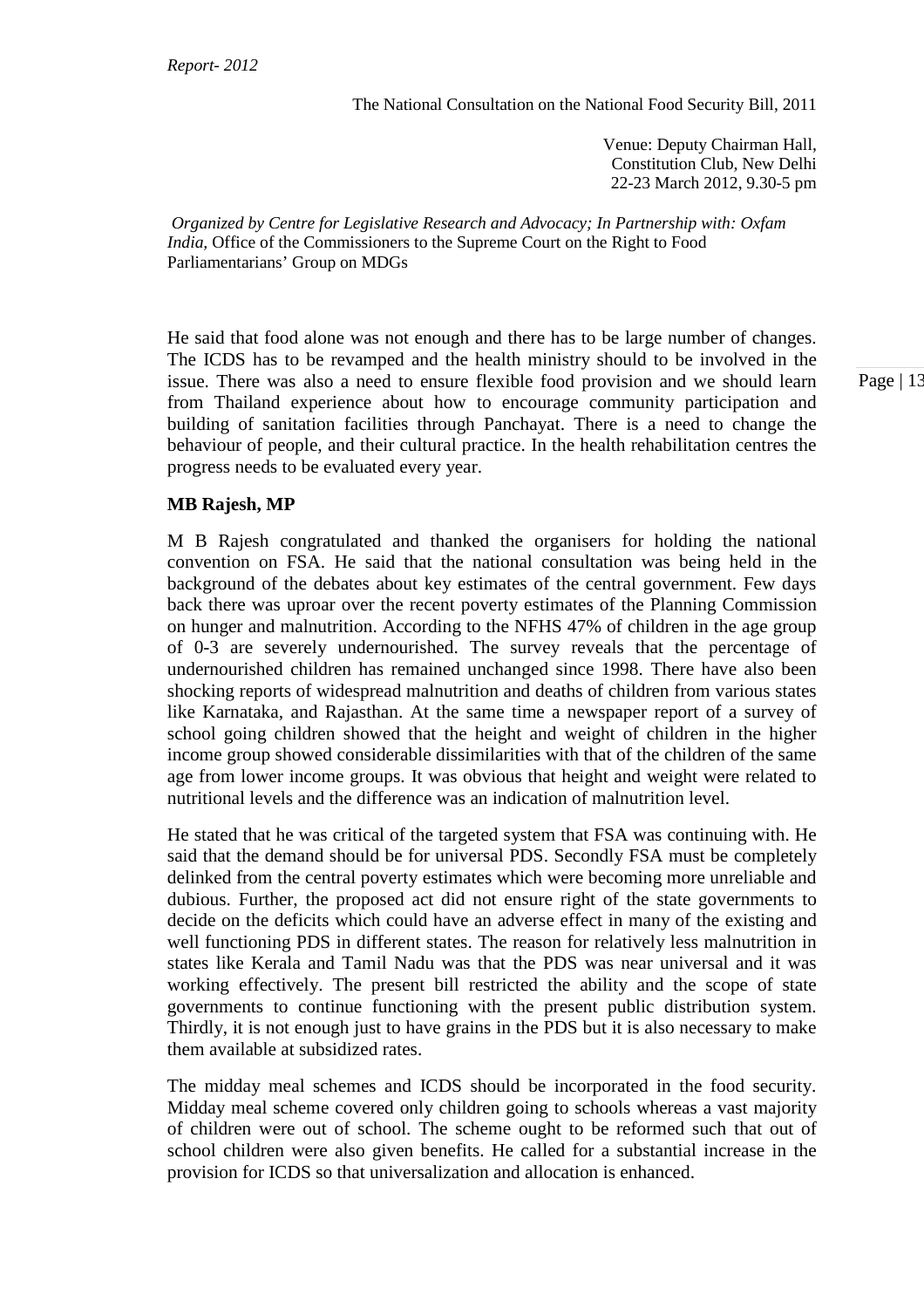Venue: Deputy Chairman Hall, Constitution Club, New Delhi 22-23 March 2012, 9.30-5 pm

*Organized by Centre for Legislative Research and Advocacy; In Partnership with: Oxfam India,* Office of the Commissioners to the Supreme Court on the Right to Food Parliamentarians' Group on MDGs

Finally, with regards to the resources for ensuring FS and universalized PDS the argument that was always put forward is government does not have enough resources. But he said that it was a question of political will as the resources are there but it was a matter of how and for what purpose they were being allotted and utilized. The reality of food subsidy was that it is just around 1% of the GDP. There was a need for the government to decide on their priorities. He said that this was lesser than what many other developing countries were investing and quoted a study where it was noted that the government may actually end up saving as per this ACT. It was a situation where the subsidies to the rich were ever increasing and tax concessions and exemptions amount to 529 thousand crores while the entire subsidy was only 1.6% of GDP. These tax exemptions to corporations amounted to around 5% of the GDP as the food subsidy benefited crores of people.

### **Discussion**

The first set of questions was addressed to Mr. N C Saxena.

*1. You talked of the design issues. How do we get people to listen and act on them?* 

There has been a remarkable progress in the states of Assam and Orrisa where there have been larger reductions than national average NFHS 1 and 3. There are also instances of positive experience of Brazil and Thailand. One can put pressure on the government only by writing in new-papers and journals, and pursuading the MPs. The fact that government does not recognize these issues is important and work has to be done in this front. This is also partly due to the lack of involvement of the civil society. We do not visit *Aaganwadi* Centres and put pressure on state governments. There are also numbers of cases of good practices in the states of Tamil Nadu, Kerala, and Chattisgarh which should be taken into account. NFHS 3 and 4 have shown a slight decline but this was not due to any concerted effort of state governments and these have not been sustained over time. The design flaw in the ICDS is crucial and even in the state like Tamil Nadu the urban workers did not visit children who did not come to Aanganwadi and of late there was privatization of child care taking place where 15-20 women got together and hired someone in the locality to take care of the children.

*2. What role do political factors play in determining the functioning of a system, like, what is the difference between Kerala and other state governments?* 

In the present PDS the interstate distribution is in favor of richer states. There is much more allocation in cases of Tamil Nadu, Kerala, Jammu and Kashmir and Delhi and this practice has been going on for last 10-15 years. The bill is saying that this should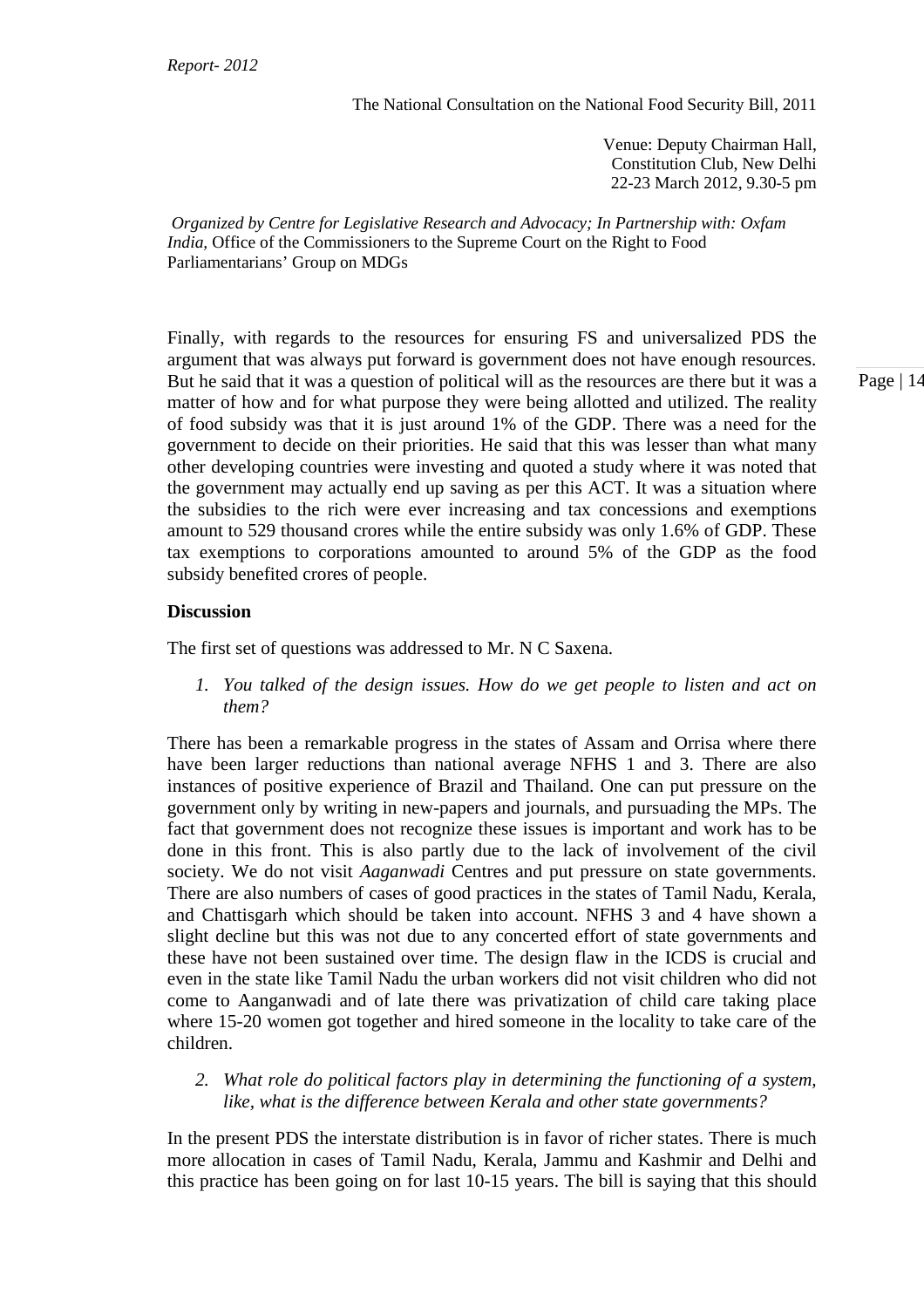Venue: Deputy Chairman Hall, Constitution Club, New Delhi 22-23 March 2012, 9.30-5 pm

*Organized by Centre for Legislative Research and Advocacy; In Partnership with: Oxfam India,* Office of the Commissioners to the Supreme Court on the Right to Food Parliamentarians' Group on MDGs

reverse. It should go down for the states like Kerala and go up for states like Bihar. This was being opposed by the state governments who see this as an infringement of their power. The universal 35 kg for all cannot be done. I suggested universalization of the PDS in 150 poorest districts. The suggestion of universalization of the PDS in 150 poorest districts was not taken into consideration. Reducing the quota of richer state is not pragmatic.

*3. Is there any news about what is happening in PM's council?* 

The PM's council has met only once since its formation in 2007. You will find that the issues which I have raised do not find a mention in the Council's discussions. There should be strategies to publicize and expand the programmes for which sustained media campaign is also needed. The expansion was still pending and under discussion in Planning Commission. The proposal is to increase the number of ICDS work in 150 centres and to focus on the younger age group and media awareness.

*4. How should these discrepancies be restricted and ensure more efficient and transparent functioning?* 

Evaluate the Aagnwadi centres once in two years. There have to be linkages with the NRHM and SSA and pressure has to be put in states governments to link performance with funds. There was a need to approve an oversight mechanism. Bihar has accepted that their figures were incorrect and have sought to correct it.

This is a discussion on the betterment of quality of health of the children but there is a lot of pesticide in the food that they consume. There is also a need to see what kind of food they are getting and if the quality is good. If you look at the overall picture of food consumption the share of food has declined from 70% to 50%. The food being handed out is not culturally palatable. In Rajasthan children came with polythene bags, collected the food and took it home to feed the cattle. So, even though the food was nutritious they were not used to the kind of food.

#### *Session III: PDS Reforms*

Chair: Prof Ashok Shukla

Shri Prakash Javadekar, MP

#### **Ashok Shukla, State Election Commissioner, UP**

Ashok Shukla recounted the experience of transforming a non-functional PDS in Chattisgarh to a functioning one with the help of technology and community involvement. He talked about the agenda of reforms that were necessary to make this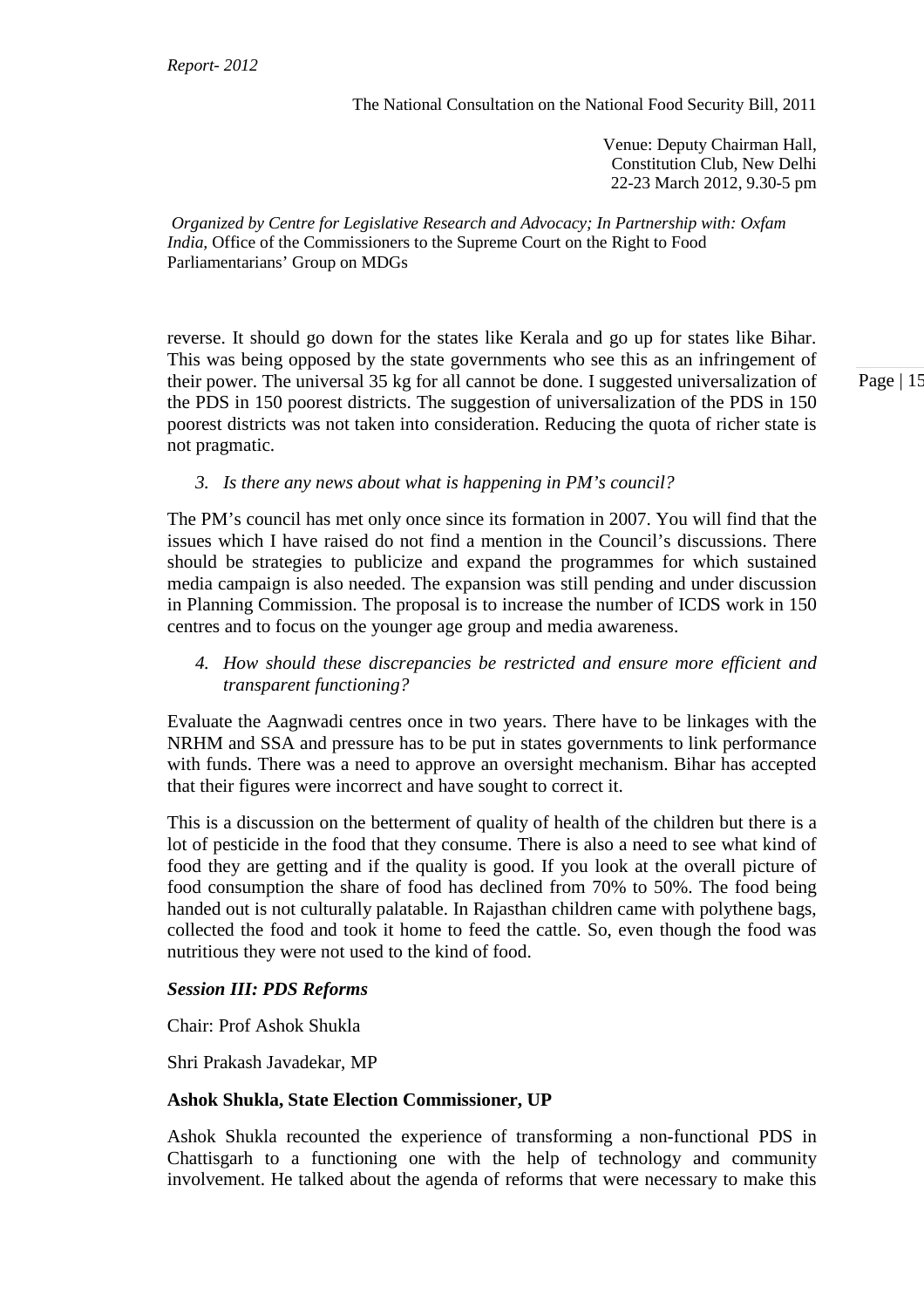Venue: Deputy Chairman Hall, Constitution Club, New Delhi 22-23 March 2012, 9.30-5 pm

*Organized by Centre for Legislative Research and Advocacy; In Partnership with: Oxfam India,* Office of the Commissioners to the Supreme Court on the Right to Food Parliamentarians' Group on MDGs

success and refrained from going into the debate of whether there is a need for targeted or Universal PDS. But instead he focused on the reforms which were necessary to make the PDS successful. He said that there were several states in the country where PDS continued to work fairly well and those should be taken as learning experiences.

For example in Chattisgarh, for reengineering one of the first steps was to computerize the whole process. There was a need to control leakages and diversion otherwise the whole subsidy would be deflected from people to the corrupted. Better internal management of the process and greater transparency was required for efficient functioning of the system.

There is also a need to understand that fair price shops are not profit making shops but in essence they sell products at less than market price. Secondly, there should be a plan for better services for the clients irrespective of the targets. The basic costs of rent, service person, infrastructure needs to be taken into account to make fair price shops viable. This cannot be a private sector enterprise as there has to be the involvement of Gram Panchayat, cooperatives, SHGs and the commissions which should be calculated and indexed to consumer price index. Door step delivery provision advance food grain and payment on sales system worked very well in Chattisgarh. Stock for the month, like the case where companies give their products and come to collect the price after the sale, saves on working capital and interest. It is an interest subsidy which also provides some capital.

Advance stocking for monsoon, rational allocations based on number of ration cards in each FPS, monitoring quality and quantity of ration sold to the beneficiaries, and a good public grievance management system is also very important. Better service to public could only be provided through constant evaluation and monitoring.

While talking about the leakages and diversion he said that the existence of fake ration cards was a reality and there was no information in the public domain about the actual numbers of ration cards or its sale. There was also no community monitoring and these were the main reasons for diversion.

He suggested that the solution in Chattisgarh was to create a centralized ration card database which helped in screening and eliminating 2.25 million fake ration cards. The centralized printing of bar coded ration cards, their distribution in public camps and community monitoring ensured transparency and accountability. In every village/ward special public functions were held to distribute the ration cards by the representatives.

Through centralized database the information was made available on the website in Hindi where the name and card number of every villager was available thereby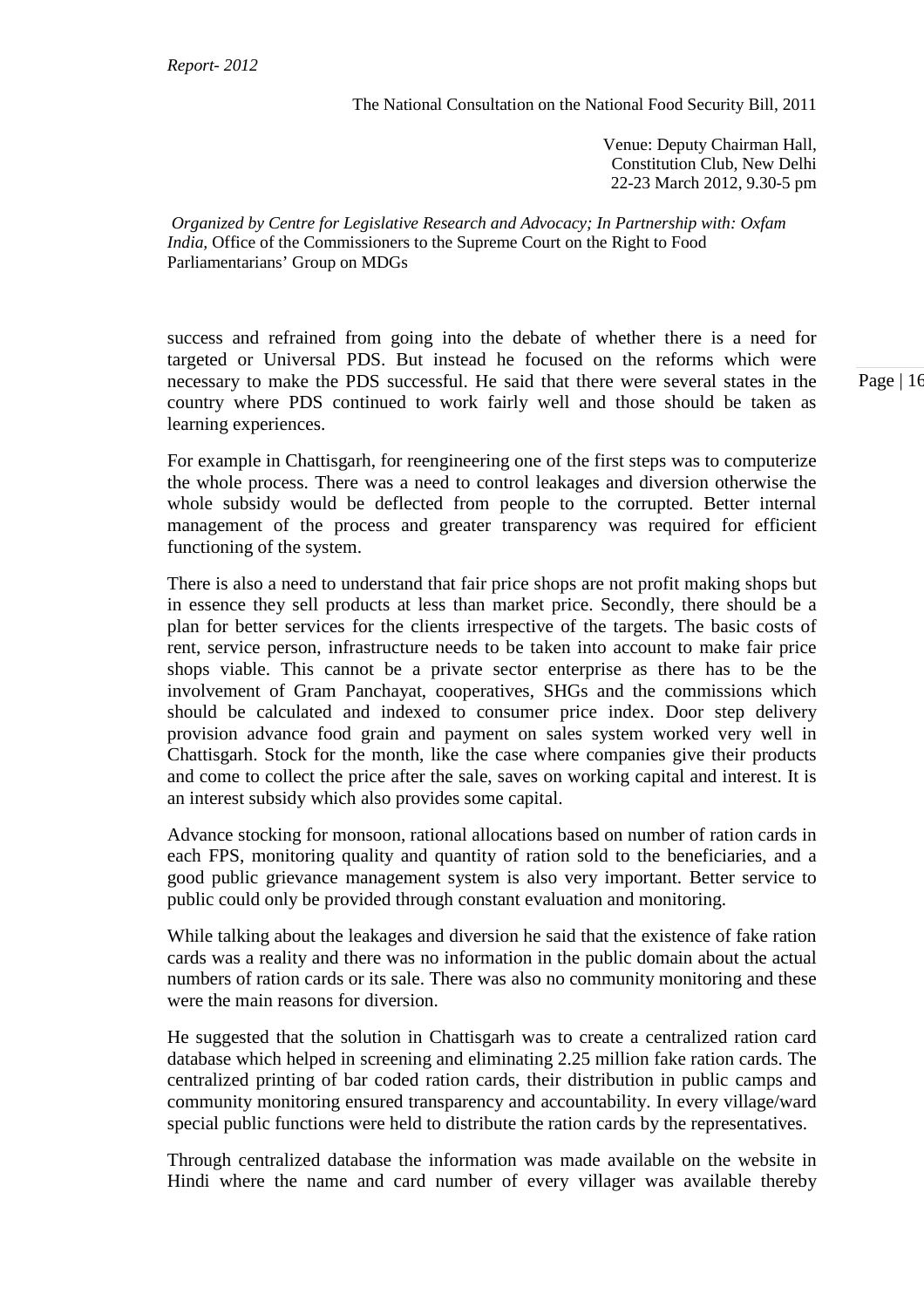Venue: Deputy Chairman Hall, Constitution Club, New Delhi 22-23 March 2012, 9.30-5 pm

*Organized by Centre for Legislative Research and Advocacy; In Partnership with: Oxfam India,* Office of the Commissioners to the Supreme Court on the Right to Food Parliamentarians' Group on MDGs

confirming the authenticity of a person. The availability of this information in public domain helped to make the system more transparent and accountable. The second important step was to computerize the movement of the goods. Door step delivery system was put in place based on demand and the trucks transported the goods to fair price shops. The actual allocations were fed into the computer system and delivery order was issued.

There have been cases of rice-recycling and rice-leakage where truck was loaded for a particular destination ended up going to another place where it was sold in the market. NYCU drivers of truck were advised to carry cell-phones with cameras where every cell-phone was connected to the nearest GPRS tower. Wherever the commodity was unloaded the drivers were instructed to take pictures or mms of the truck number and managers. He emphasized that technology was merely a tool in the objective to prevent corruption. There was also a need to provide interest free loans to the self help groups. The public grievance management system was also set up where a call centre with toll free number functioned for 12 hours a day for lodging complaints. Giving the data of 4 years back he stated that 2569 complaints have been lodged and 2205 complaints inquiries have been completed. Numerous FIRs have also been filed which helped to take swift and decisive action and made the defaulters wary. The essential commodity act was one of the strictest acts which authorized the government to seize any vehicle which shows suspicious behaviour while carrying ration commodities. The citizen service website- Jan Bhagidari- was also set up for registering client complaints. This has worked like RTI and there was proactive sharing of information to all the citizens (cg.nic.in/citizen).

This also provided an interesting facility for community monitoring where concerned citizens were asked to register their cell phone number for individual fair price shops. When the delivery order was issued, a particular server would send automated sms of the dispatch-truck number and the quantity of grains to be delivered to the nearby shop. This facility was made available to any citizen and therefore shop owner or the bureaucracy has nothing to do with the system. He talked of the instance where he asked Nand Kumar, the then food secretary, to register for the service and he continued to receive the alerts even after many years. He said that for the system to succeed information technology and people should be brought closer. The total cost was around 23 crores with recurring cost of 3 crores in PDS and paddy procurement. This model of Chattisgarh won several awards.

# **Prakash Javadekar, MP**

Chattisgarh experience appears to be very user friendly with very little cost involved. There were numerous other issues related to the NFSB like whether it would deliver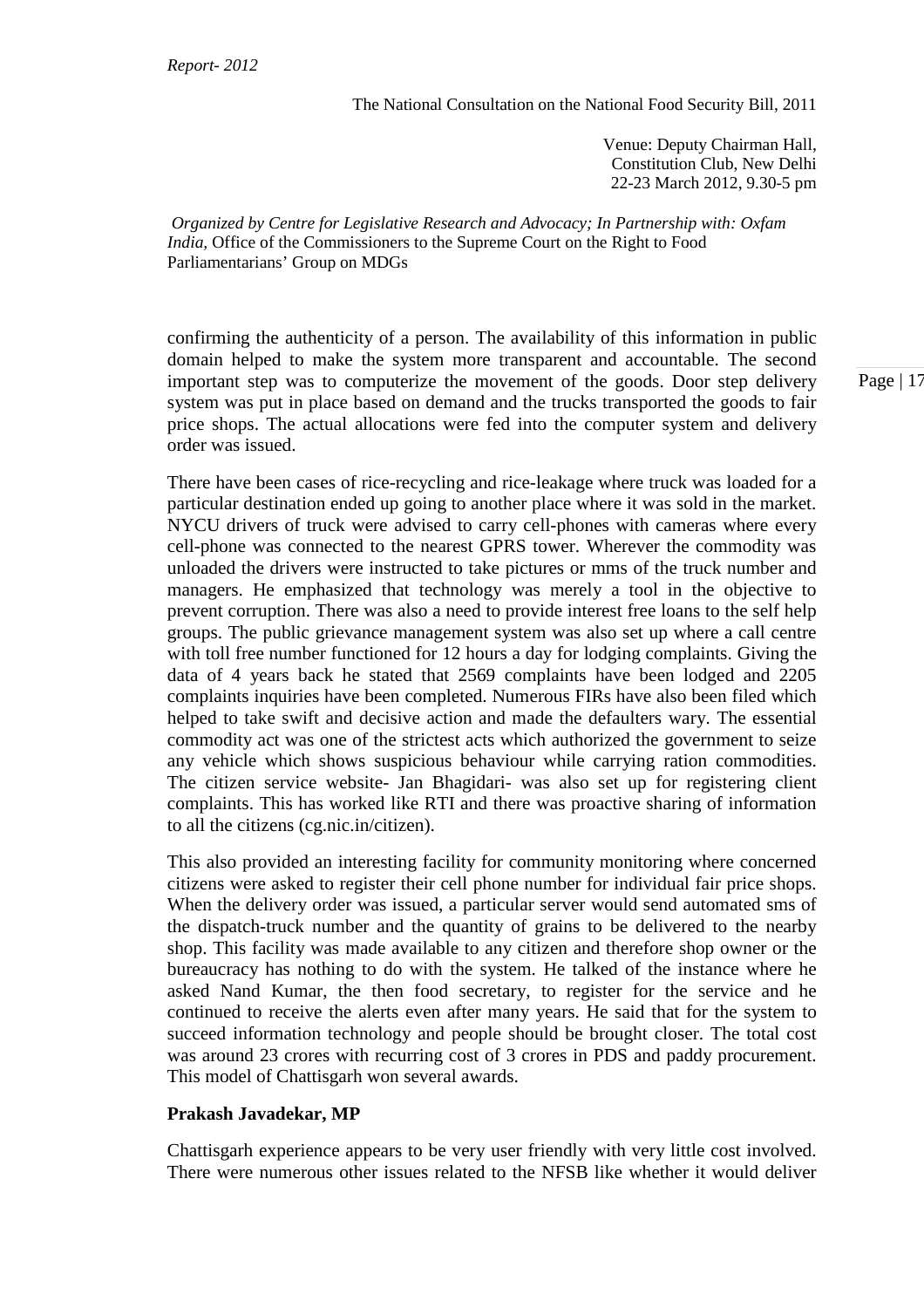Venue: Deputy Chairman Hall, Constitution Club, New Delhi 22-23 March 2012, 9.30-5 pm

*Organized by Centre for Legislative Research and Advocacy; In Partnership with: Oxfam India,* Office of the Commissioners to the Supreme Court on the Right to Food Parliamentarians' Group on MDGs

what it sought to, whether there should be universal or targeted PDS, issues of leakages and corruption etc. He said that the nutrition security is not only with wheat and grain only and recounted an instance where in the midday meal scheme khichri and laddoo were provided which has considerably improved the health status and many families came out of the malnutrition cycle. He said that there were a lot of processes involved before the Bill came to parliament as it was a very high cost bill where it was argued that the investment must fulfill the real purpose of nutrition security. In his opinion one should push for nutritional security and universal PDS. He also congratulated the Chattisgarh model which has sustained over the last 7 years which means that a real systemic change has taken place. It was an inspiring care which assured real hope.

#### **Discussions:**

*1. Will the BJP push for an amendment on the Bill?* 

It is too premature to comment on that and we have yet to see the recommendations of Standing Committee and the reaction of the government.

*2. The presentation talked of using information technology to ensure the implementation of various schemes but it does not ensure access to basic services like internet connection and mobile phone. How can it be scaled to the rest of the country?* 

The use of information technology is required only when you want to participate in the monitoring. None of it is required for accessing the PDS services. The system merely helps the community to monitor. In terms of scaling it to the rest of the country there is a need to spread the word around and force the government to come forward and develop their own systems.

*3. I have heard from one of the members of the Planning Commission that Chattisgarh was able to revive its PDS because of the natural resources and it did not have to dig into fair price. How far is this true?* 

Of the most favorable factor in Chattisgarh was its paddy production. In terms of PDS the state government was taking huge risk especially when the allocation was far less for the state. Since the requirement was more, the state government decided to pay 700 crores from its own pocket. So production helped in that sense.

*4. There is a lot of push for reform and for Aadhar card. Do you think it is desirable or feasible?*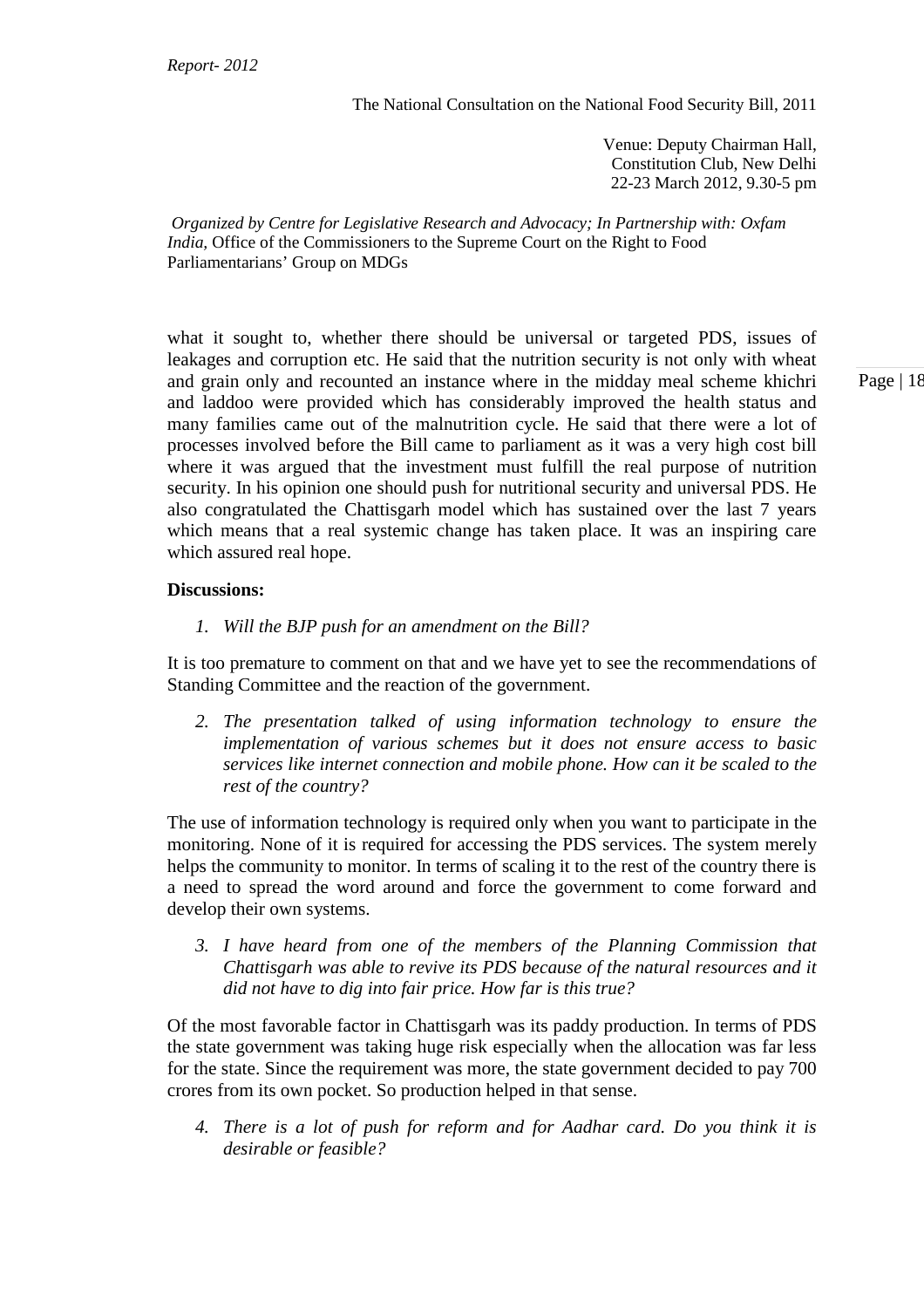Venue: Deputy Chairman Hall, Constitution Club, New Delhi 22-23 March 2012, 9.30-5 pm

*Organized by Centre for Legislative Research and Advocacy; In Partnership with: Oxfam India,* Office of the Commissioners to the Supreme Court on the Right to Food Parliamentarians' Group on MDGs

When you are saying that the last mile is the most important you are implying that the beneficiary is trying to cheat. There are a lot of other leakages and corruption none of which can be taken care by the use of Aadhar card. Technology is merely a tool and in Chattisgarh to empower people by enabling them to launch their complaints.

#### *5. What is your view on cash transfer?*

When you give money for a certain thing the premise is that it will be used for something that is intended but the fact is it can also be used for anything and we may never know about it. There can be corruption in cash transfer also as is evidenced in schemes like the MNREGA and others.

### *6. Is there any other programme where the idea has been followed?*

There have been talks that food related schemes like midday meal scheme or the ICDS have been merged.

#### *7. What happens when it is targeted?*

This is a systems approach where one cannot afford to extend to everybody. We think of a scheme which is self targeted like NREGA. We need to discuss the ways that would make it feasible, universal and self-targeted. There have been examples like Tamil Nadu where the rich have given up. So, methods can be devised but its progress depends on the amount of time and effort which is put in.

#### *Session IV: Targeting and Food Security*

Chair: Dr. A.K. Shivkumar, Member, NAC

Dr.Ram Chandra Dome, Member, Standing Committee on Consumer Affairs, Food and Public Distribution

#### **A.K. Shivkumar, Member NAC**

He said that it is essential to remember that there is still problem of hunger and extreme levels of malnutrition in the country. Basic education, food and health must be treated as basic human rights. The question often arose in terms of where money was going to come from in implementing universal PDS as well as the cost of inaction. Money is important but the cost of inaction and food insecurity is also significant. When they started elementary education in NAC they were quite idealistic about its universal coverage, same quantity and same price. After several months, it was thought that why the poor should not get a little more. UID makes it an individual entitlement which was not acceptable to many. That led them to think of differential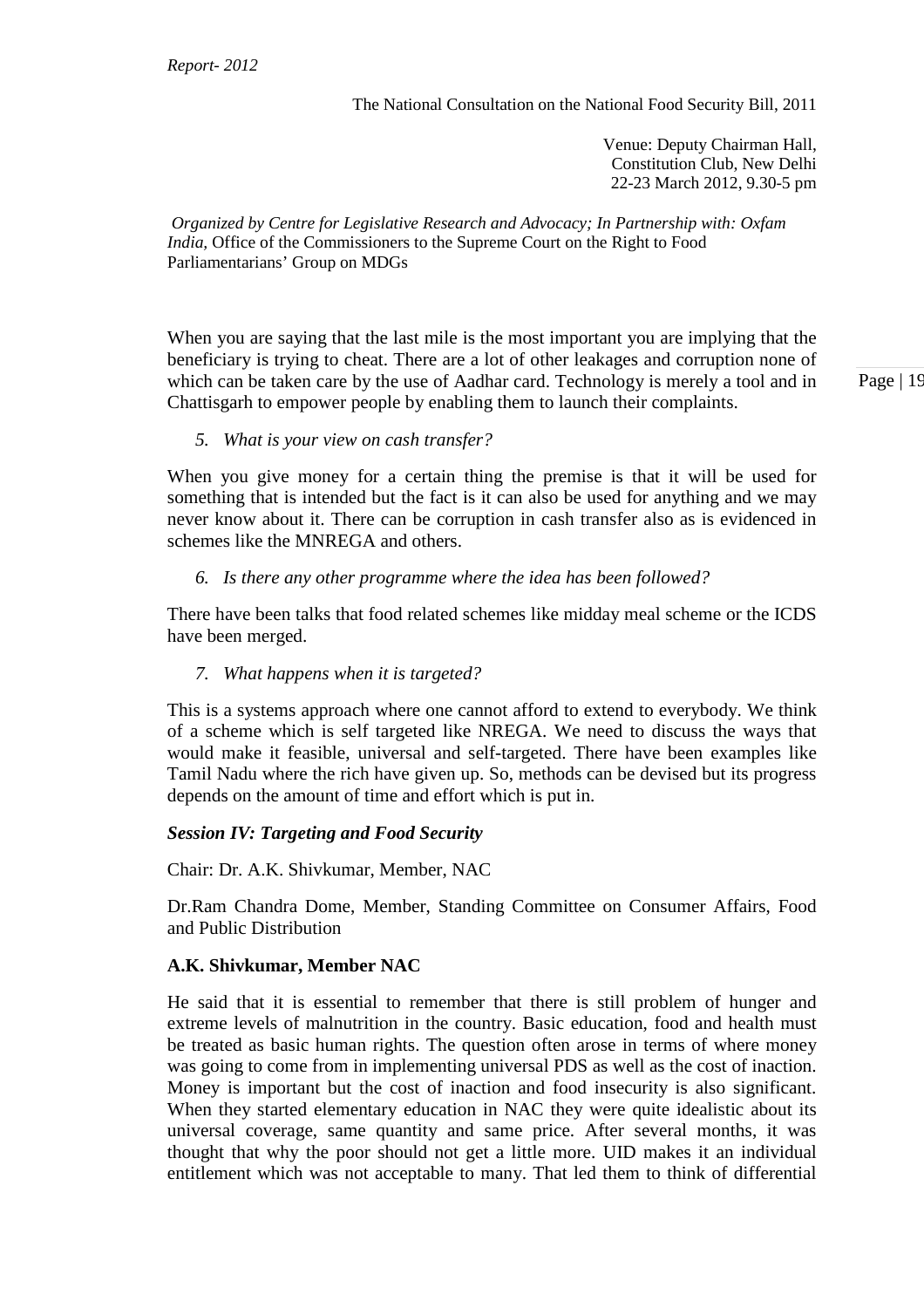Venue: Deputy Chairman Hall, Constitution Club, New Delhi 22-23 March 2012, 9.30-5 pm

*Organized by Centre for Legislative Research and Advocacy; In Partnership with: Oxfam India,* Office of the Commissioners to the Supreme Court on the Right to Food Parliamentarians' Group on MDGs

entitlement where the poorest would be entitled a bit more. Second was the pricing issue for the differential quantity. 40 thousand crore was allocated for NREGA. But at the end of the day it was reduced to 22 thousand crores and slashing and the reworking the numbers was an extremely frustrating exercise. The NAC plan was reflected in government food plan where there was priority sector, general sector and the excluded. The three categories were not required as excluded category and the rest would have sufficed. Ministry of Agriculture is conservative with regard to food quantity. Only 10% of the rural population was to be excluded and they had actually hiked the poorest categories to almost 46% which was 2-3 times more than antodaya population. They felt that with UID all the problems would be solved. But the real problem was that of financial requirements and issue like food production and availability. To ensure 40 million tons was a challenge. So overall it was a question of either giving up or continuing in such changed circumstances.

The solution for a way out of targeting was to do away with general and priority artificial divide. Instead, just exclude certain proportion of the population, i.e., 25% of rural and 50% of urban population. The rest of the population will get 5 kg per person. The new formulation is fairly simple and easy to administer, that is, to give 25 kg per household at Rs. 3 for rice, Rs. 2 for wheat and Rs.1 for millet. This also marks the change away from poverty line. The antodaya households are also protected from the loss of entitlements. Both NAC and the Government's proposal are not universal in nature. NAC argued for 10% exclusion. So the problem still persists although the second proposal is superior to the one that is being tabled in the Standing Committee.

# **Dr. Ramachandra Dome, MP**

Dr. Ramachandra Dome represented a rural constituency Bolpur in West Bengal. He was also part of the Standing Committee which was dealing with this Bill. He said that National Food Security Bill 2011 was made for giving universal food security to the hungry people in our country. Though the bill was of a noble nature it was also the most controversial as this is the first time when the government of India is going to give our people food security through legislation. The bill in effect does not give security to all vulnerable groups as it follows the targeted approach. So basically, the detailed clauses of articles of this bill need not be deliberated here. From 2002 NDA government started this targeted system. The rationale for targeting the BPL list is fraudulent as till date various committees like Saxena committee, Tendulkar committee, Jejonag Committee could not come up with a concrete idea about BPL. The former economist Arjun Sengupta showed that about 77% of our population depended on a meager Rs 20 daily in our country. But the government has remained elusive on the issue of poverty and has refused to accept the report of the Committee. Poverty is a big problem in our country which the government was trying to exclude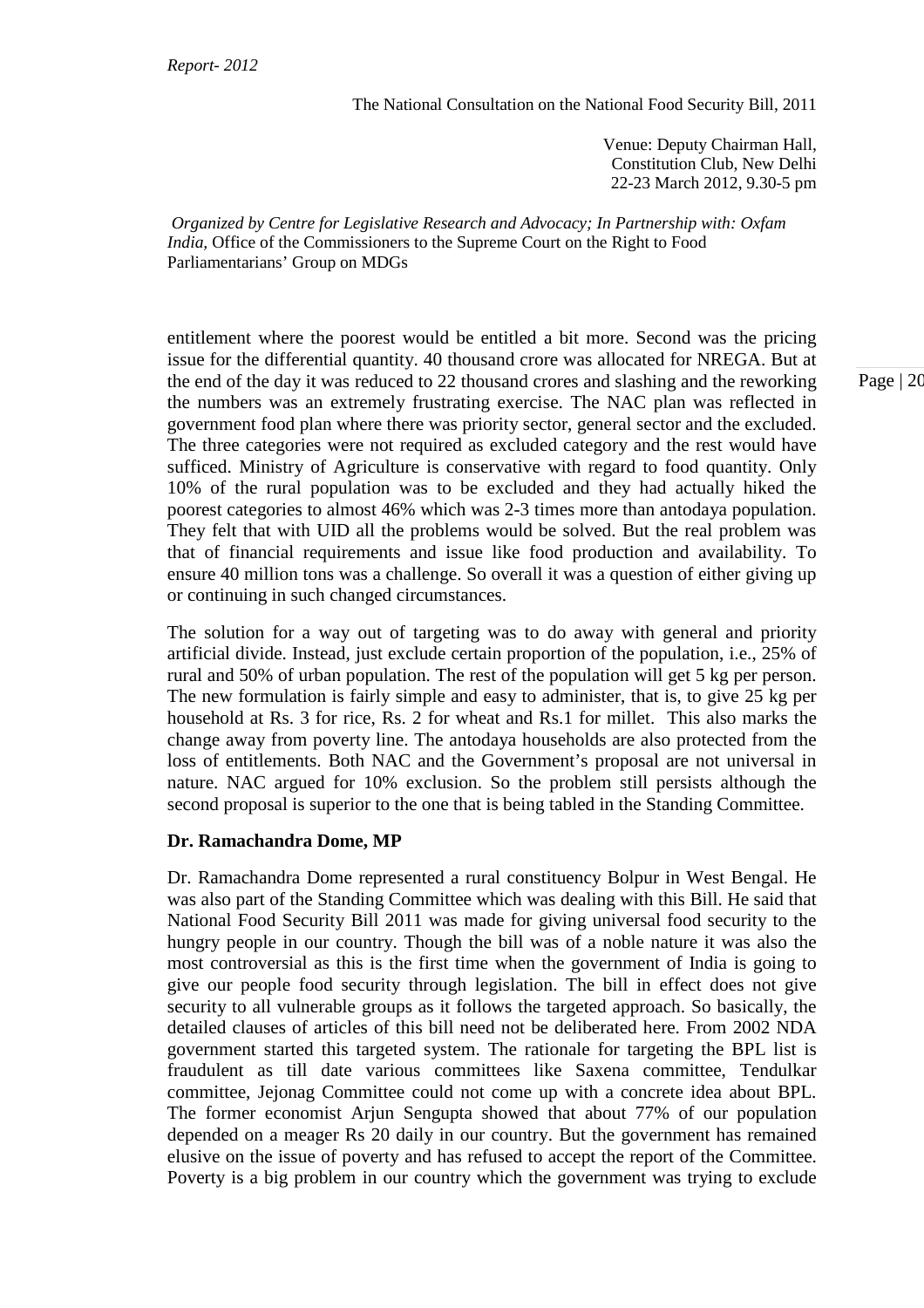Venue: Deputy Chairman Hall, Constitution Club, New Delhi 22-23 March 2012, 9.30-5 pm

*Organized by Centre for Legislative Research and Advocacy; In Partnership with: Oxfam India,* Office of the Commissioners to the Supreme Court on the Right to Food Parliamentarians' Group on MDGs

by a small size in the bracket of BPL client and the format of the present Bill continued to reflect this aspect.

As per the view of Shiv Kumar, targeting is fraudulent and principally the bill should be recast in a rational background taking into account the real situation of the country. His party (CPI) was for the universalisation of PDS but this enactment of statutory legislation dismantles the idea of universal public distribution. There are many faults and all these things should be rectified.

### **Discussion:**

*1. Out of 15 MPs who were supposed to be a part of this consultation we have had 4. This reflects the seriousness towards this Bill. The public has not been informed that they would be excluded when the change was made from universal to targeted PDS. How will it be ensured that BPL is not going to come into picture 10-15 years down the line? Second the two broader categories have been targeted- priority and general. Who will be where and how is that going to be established?* 

The sensitive issue is to scientifically bracket the BPL population. So far no single or multiple criteria can be used to scientifically ascertain the true BPL line. So the main objective is the non-exclusion of the vulnerable and in that way targeted approach is not only wrong in principle but also not practical. Therefore, we have to press for universalizaton of food security.

Earlier there was partial food security and the richer section didn't use this opportunity. PDS should be revamped and the network should be expanded to achieve the true target and exclusion of the richer section. Instead of 'upto 75%' it should be 'at least 75%' and 'at least 50%' so there is at least a space to extend. It should also be provided to 'not less than' 47% of rural and 26% of urban population.

#### *2. Lot of progressive programmes have come out in recent years. What is the agenda of Congress in 2014 and what is the role of NAC in it?*

Any proposal on the role of NAC has a huge financial tag attached to it. For example, to solve the problem for the homeless it should be proposed that government should take land and then give free accommodation, food, electricity, old age pension and take care of them, the estimate comes to Rs 95000 crores. This is the recommendation but funding issues need to be thought about.

Food security also depends on food production. In the backdrop of neo-liberal era it is essential to take care of natural resources which have been looted in the last tenure of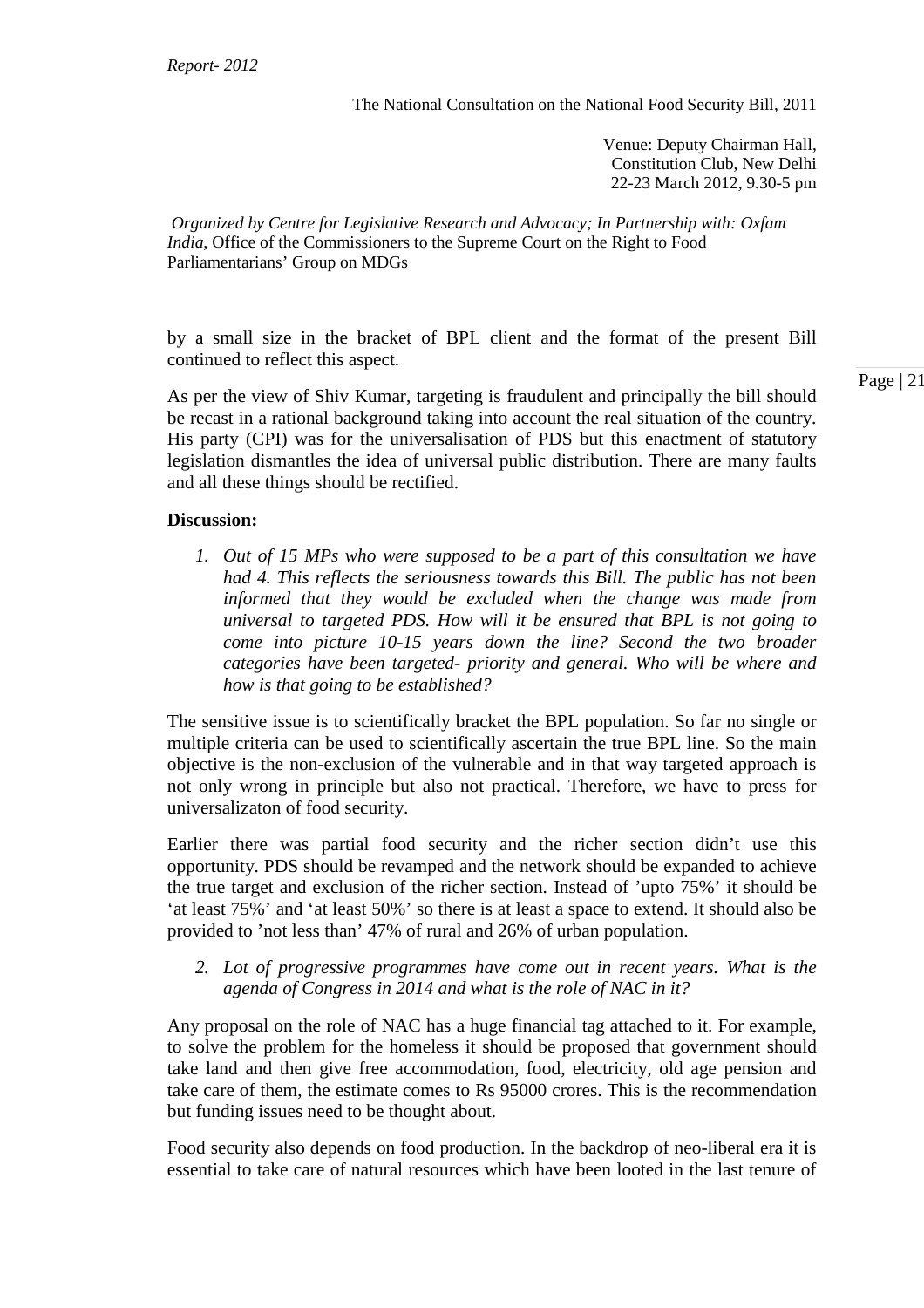Venue: Deputy Chairman Hall, Constitution Club, New Delhi 22-23 March 2012, 9.30-5 pm

*Organized by Centre for Legislative Research and Advocacy; In Partnership with: Oxfam India,* Office of the Commissioners to the Supreme Court on the Right to Food Parliamentarians' Group on MDGs

this government. About 10.7 lakh crores have been looted as per the estimates by CAG. In term of food security land reforms has a role to play important role. If land is not given to the farmers and tillers then it will not lead to food security of the country.

We are now saying 25 kg per household but there is Supreme Court ruling which says 35 days and the ICDS is going back on SC ruling. Many of the states have not done anything. Even in the case of elementary education also it is not happening as we did not want the same thing to happen again. As far as resources are concerned the government seems to have enough to build walls but the prominent sector is getting less. There is a need to identify richness line.

*3. Was there any study comparing the potential benefits of universal coverage vs. current national state level policy?* 

No such thing was done. For a lot of these questions it is more of a moral and ethical position. One cannot do a cost benefit analysis as it cannot be justified for economic benefits. We also need to see the consequences of so much hunger and lack of education. On a similar question related to RSVY not many of us are in the favour of insurance as it is always a hazard. Targeted health care will be a disaster. US is a prime example of it.

Sanjiv Suman of Business today has been raising a lot of issues like Vodafone where, retrospective arrangement was made where money would be harvested in social sectors. There is no evidence that increase in revenue collection got harvested into social sectors. Internationally right now Oxfam is going into buy-in advocacy against land grabs which might spike food inflation and food insecurity. Faith based economics versus evidence based economics is the issue and there should be some research around, for example, what happened to tax waivers, SEZs and other kind of retrospective amendment linked to revenue collection, food and nutrition programmes, and social programmes. The data shows that tax collection has not increased. These are political issues which a group of economists cannot resolve alone. It is a fact that public pressure is limited and public debate is the only way to fight.

# **DAY II**

#### **Concluding Session**

**Chair: Dr. N. J. Kurian, Former Advisor, Planning Commission** 

**Panel: Shri Mani Shankar Iyer MP, Dr. Prabha Thakur MP, Dr. EMS. Natchiyappan MP, Mr. Naveen Parkash IAS, Joint Secretary, MoFPD, Mr. Biraj**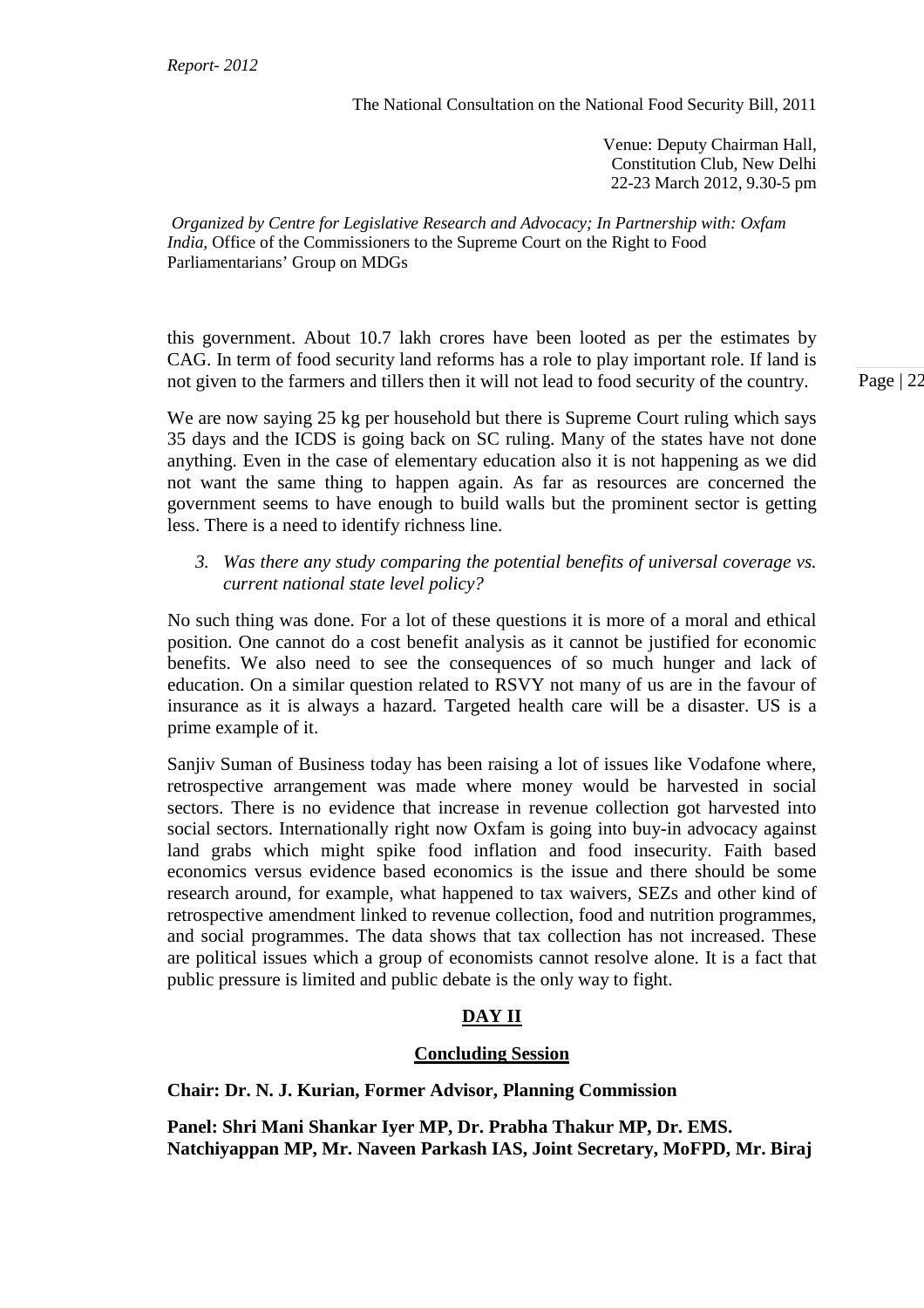Venue: Deputy Chairman Hall, Constitution Club, New Delhi 22-23 March 2012, 9.30-5 pm

*Organized by Centre for Legislative Research and Advocacy; In Partnership with: Oxfam India,* Office of the Commissioners to the Supreme Court on the Right to Food Parliamentarians' Group on MDGs

#### **Patnaik, Princile Advisor, SC Commissioners Office, Mr. Nikhil Dey, MKSS, Ms. Biraj Swain, Oxfam, Ms. Barbara Ekwall, FAO, Rome, Ms. Anurada Talwar**

#### **Mani Shankar Iyer: MP**

Mani Shankar Aiyer focused on the absence of Panchayati Raj in the bill. He emphasized on the importance of the role of institutions at grass root level. The bureaucratic focus of the bill has to be changed to a more people friendly approach. He has raised the role of the grass roots institutions in the delivery of food in the Parliament. He was told that the Bill has a section addressing this issue in Chapter 12 of FSB. But it fell very short of the requirements in terms of rules and regulations as well as imparting powers and identification of beneficiaries. He said that in a situation where only 40% of grain reaches consumers there was a need to ensure proper transportation and storage facilities. The important focus was also on the last mile delivery. Chapter 12 left it entirely to state governments to get the duties done by notification and not by law which was violation of the constitutional provisions. Any section officer could change the notification and deny people their entitlements. There was a need to bring chapter 12 in conformation with the constitution. The Bill made it possible to replace the elected bodies like the Panchayats with BDO or TSO which were bureaucratic town planning authorities. He said that an activity map should be laid out with regard to the functions of three tier system and list down the tasks for Gram Sabha, Gram Panchayat, Zila Parished, Intermediate Municipalities and the District Planning Committee. It should be ensured that the work should be taken care of at Panchayati Raj and not 'sarpanch raj'. All women representatives should be statutorily the members of food security as it would ensure greater responsibility and greater monitoring. The language of the bill has to be made more understandable and more accessible to people, and the bill has to be more flexible in terms of inclusion in the future.

#### **Prabha Thakure, MP**

She said that the Food Security Bill was a subject close to Mrs. Sonia Gandhi as she is supportive of the poor. The main issue related to food security was quality and quantity. She also emphasized that the grains should be locally produced and distributed. Even though the schemes are of central government, monitoring and accountability mechanisms were given to the state governments. In MNREGA now people were able to get minimum wage of Rs 120. The present Bill would resolve the issue of malnutrition. There was also a need for water security bill as water was the first priority. She said that it was only the UPA government that has been able to think of the Bill.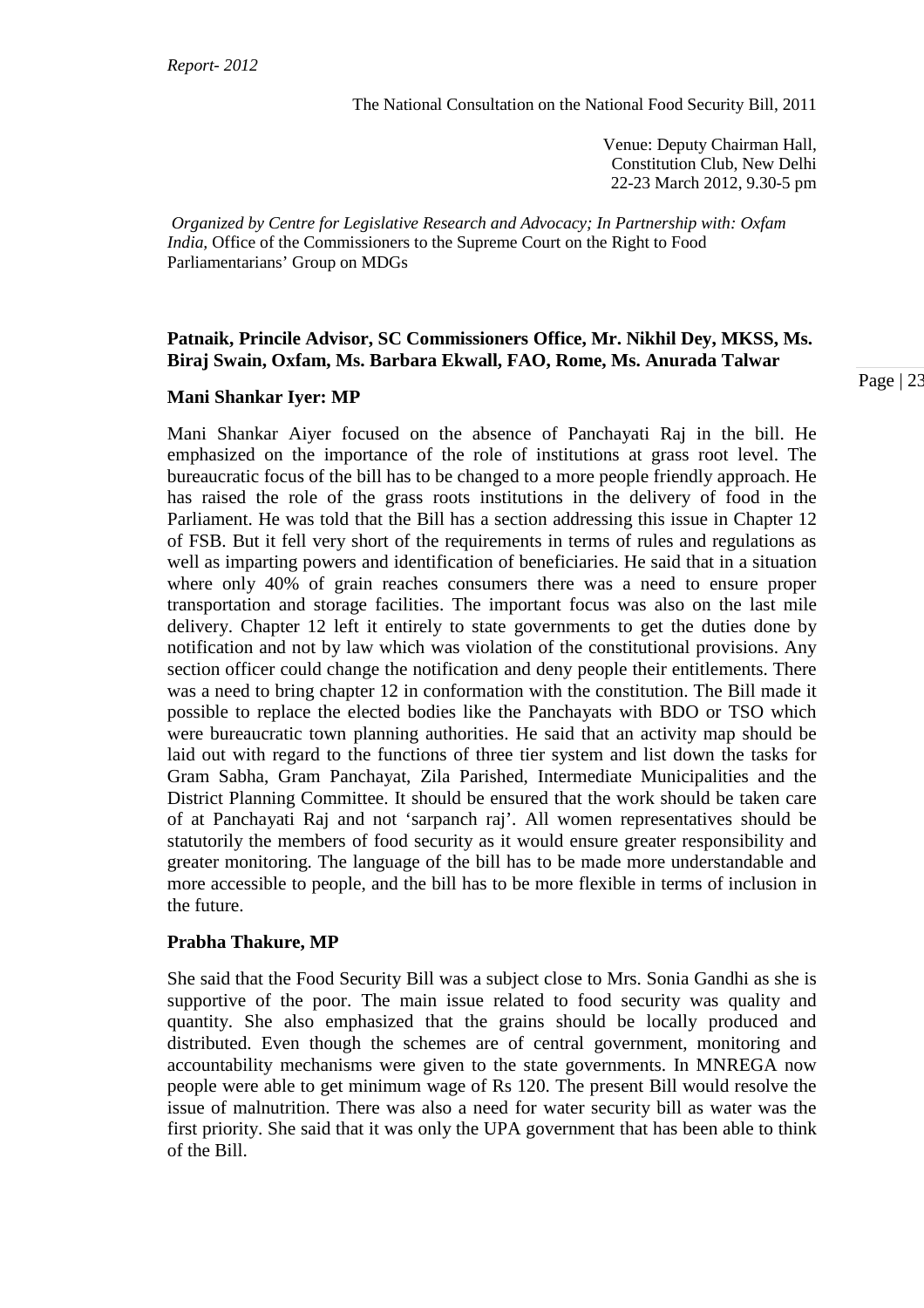Venue: Deputy Chairman Hall, Constitution Club, New Delhi 22-23 March 2012, 9.30-5 pm

*Organized by Centre for Legislative Research and Advocacy; In Partnership with: Oxfam India,* Office of the Commissioners to the Supreme Court on the Right to Food Parliamentarians' Group on MDGs

### **Nikhil Dey,**

He confined his comments to the grievance redressal transparency mechanism. The bill is pending in the Standing Committee at present. Its objective was also to make sure that the FSB and GRTM do not go in variance.

Chapter 9 of the bill talks about setting up a district grievance redressal officer appointed by the government. But his powers and mechanisms are not clear. It is also not clear whether he will have an independent capacity to function. There have been suggestions for an internal mechanism but the appointment of Ombudsman in MNREGA was more or less ad hoc and without much power. The DGRO appears to be another such exercise. There was a need to check how these institutions were going to be organised; to ensure that the Commission is given the power and; should be held accountable as well. The second chapter does not have any mention of accountability. The standards for transparency should be nationally laid down clearly.

NREGA is only statutory but has the potential to create tensions in the centre-state relations. There was a need for people based mechanism which took into account the question of vigilance committees, and also to give greater thought and time to the Bill. The component of facilitation of information and grievance needs to be strengthened so that local body could sort things out at the district level and integrate this with the state structure. The Panchayat could crucially hold accountable and responsible the grievance redress officer.

As of now, the state and national commission deals with both entitlement and legislation and it is not clear who is to be held responsible. In Andhra Pradesh the rule of automatic compensation has been passed in NREGA. The obligations of the state and centre needs to be clearly stated and the methods of enforcement should be clearly laid down.

# **Mr. Naveen Prakash, Joint Secretary, Food Ministry**

He said that there was a need to ensure proper procurement facilities and minimum support prices to the farmers. There was also a need to encourage local production as that would cut down the procurement costs as in the present times most of the surplus came from few states while consumption is spread. There was a need for a functioning and efficient supply chain. Also, decentralized procurement where states are encouraged to take on the full responsibility should be encouraged. There is, at present, a scheme to rejuvenate agriculture in the eastern part of the country and states like Chattisgarh and Orissa were now emerging as surplus states whereas in the past it was predominantly Punjab and Haryana.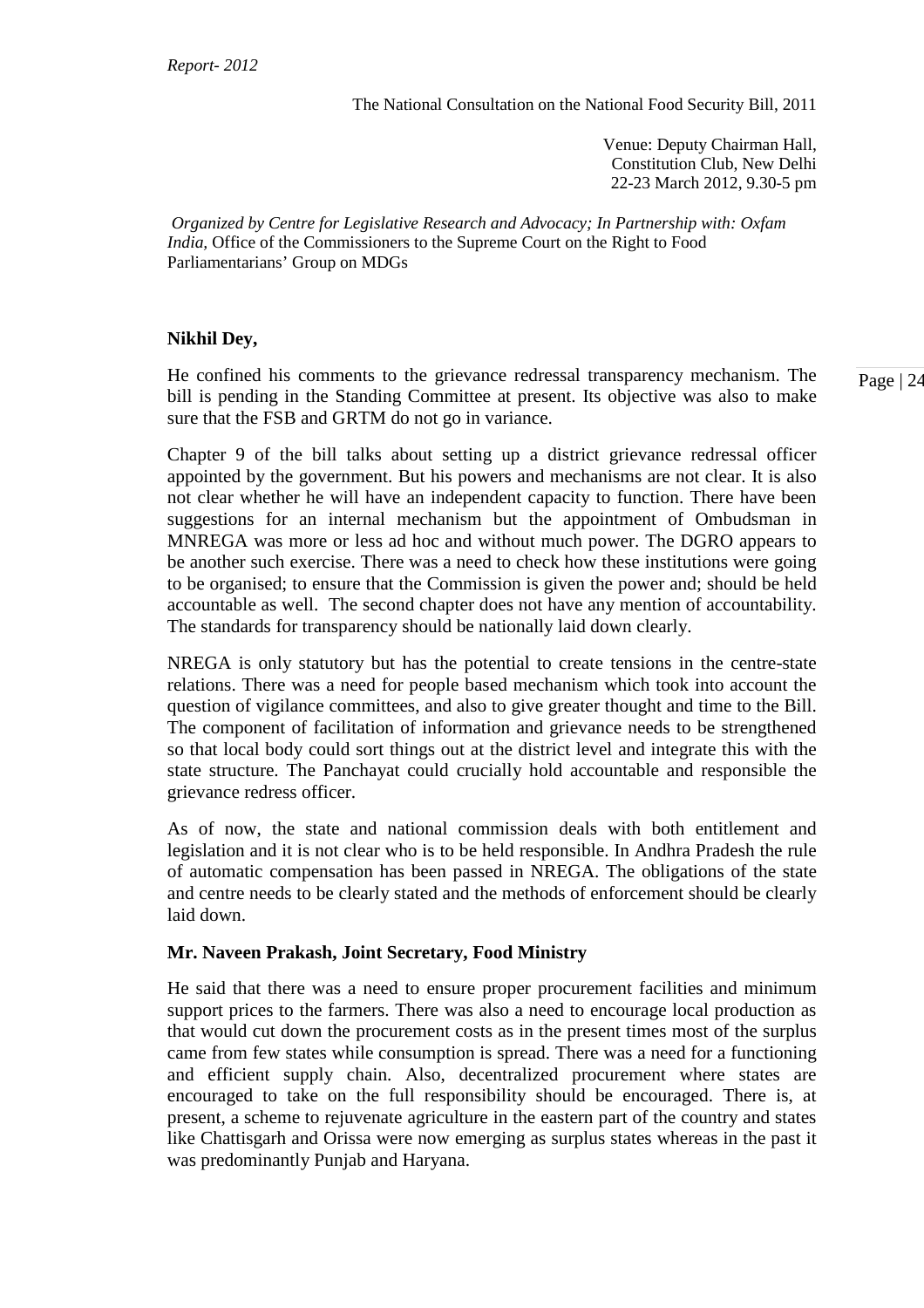Venue: Deputy Chairman Hall, Constitution Club, New Delhi 22-23 March 2012, 9.30-5 pm

*Organized by Centre for Legislative Research and Advocacy; In Partnership with: Oxfam India,* Office of the Commissioners to the Supreme Court on the Right to Food Parliamentarians' Group on MDGs

Provisions for adequate storage facilities are also required. 15 million tonnes storage capacity is being created under what is called the private entrepreneurs guarantee scheme which would give a boost to the procurement operations. In private sector lot of new funding is available now for the creation of storage. Steps independent of the bill were also being taken and as of now the overall storage capacity is 6.5 million in the country. These were some positive developments. The government is taking take the entire responsibility.

Page | 25

#### **Discussions**:

*1. Is there any data on how much you are incurring cost wise for procurement transport and other subsidy expenses per kilo of the material?* 

The cost includes taxes, vat or market development tax, storage movement cost and administrative cost. The all inclusive price came to Rs.20 for one kg of rice and Rs 16 for a kg of wheat. 30% of the economic cost goes to storage transportation and carrying cost.

#### **Anuradha Talwar**

She began by saying that linking the issues of price and minimum support price would lead to depression of MSP. She said that it provided the motivation for government to depress the prices. It was agriculture that was supporting development and farmers have to bear the cost of it as this bill was giving it a legal sanction. The NFSB 2011 does not mention about farmers, production and procurement process. All these have been put into the schedule.

The bill has given an opportunity for revitalizing the agriculture. The Bill could have guaranteed the MSP and procurement within the Act. There was also a need to decentralize procurement, set up mandis in all states, and provision for proper storage facilities. This infrastructure could have been guaranteed through the act.

Chair: Food security can really be effective if procurement and storage facilities are taken care of. Thousands of crores have been sanctioned for eastern India for agriculture. States like Punjab and Haryana became surplus states because of adequate procurement and storage facilities. In pockets of Bihar where there is surplus there are no procurement facilities. This is mainly due to some distorted policies which should be corrected by the Bill.

There is no direct linkage between MSP and issue prices. There are also no targets in procurement and there is a need to reach to the areas where prices are depressed and farmers cannot sell their produce. Procurement should be done through co-operatives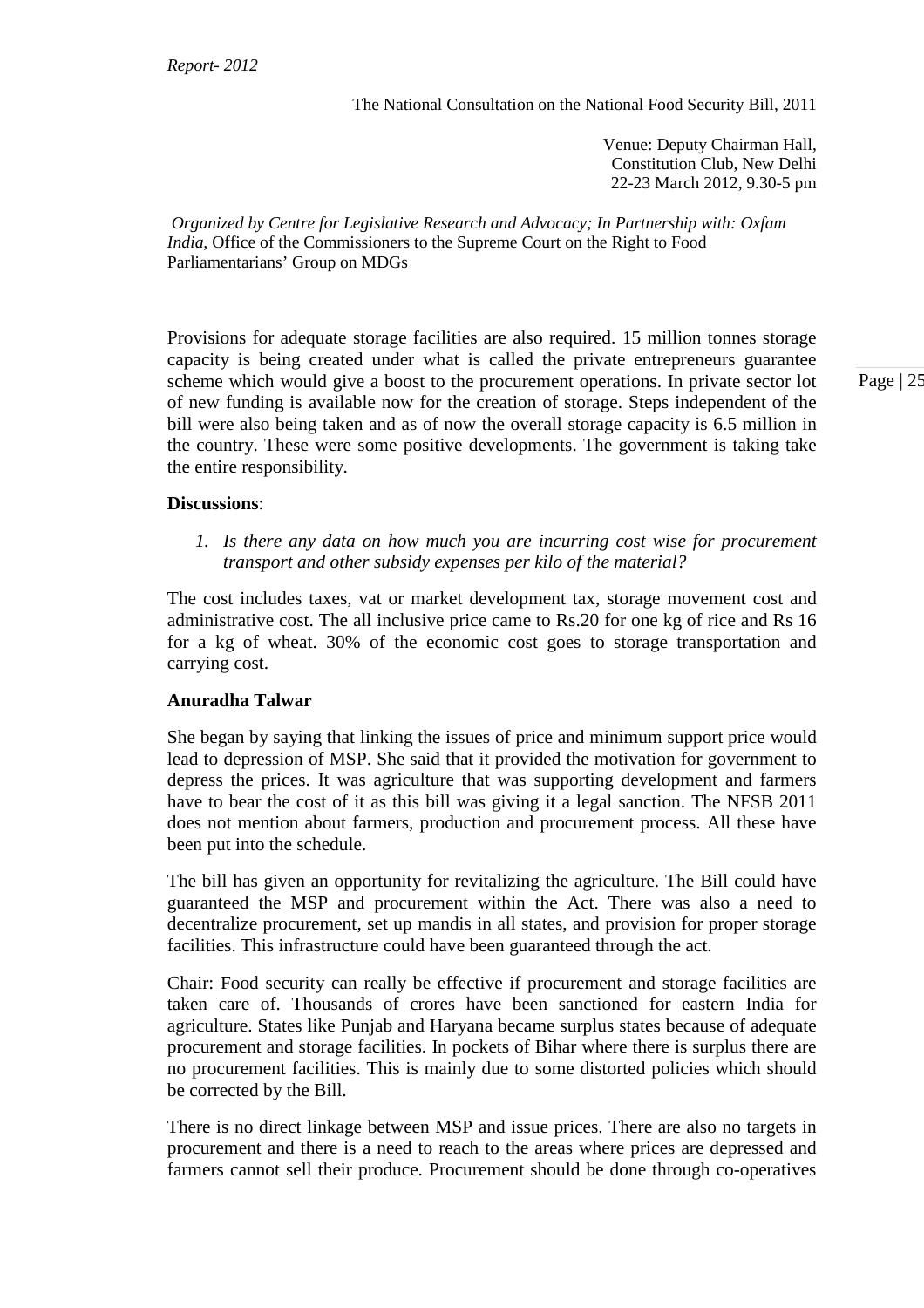Venue: Deputy Chairman Hall, Constitution Club, New Delhi 22-23 March 2012, 9.30-5 pm

*Organized by Centre for Legislative Research and Advocacy; In Partnership with: Oxfam India,* Office of the Commissioners to the Supreme Court on the Right to Food Parliamentarians' Group on MDGs

and SHGs for which commissions were given. For example, West Bengal is a DCP state (decentralized procurement). Thus, technological intervention would minimize leakages considerably.

### **Dr. E.M.S. Nachiyappan, MP**

He also said that it was essential to ensure local production and procurement. There should be a separate law in form of third schedule to define the role of state government. NFSB was to motivate agriculturalists and assure them that it will be procured. There should be separate focus regarding the assurance of MSP. The system should be made more intelligible to the greater number of people so that the costs could be realized.

#### **Ms. Biraj Swain**

She stressed on the importance of public awareness taking into board the real beneficiaries to build solidarity. The need of the hour was to work on plural policy strategy for eradication of hunger and right to food. Connectivity is a serious issue which is being under-prioritized. There is a need for hard hitting research to find out where the malaise lies.

One issue that is not mentioned in the bill is food price inflation. The government has pared it down with whole sale price index by 133%. 70% of Indian farmers are net food buyers which is a serious issue as the middlemen are gaining in this process. There is a need for generating greater public awareness.

Chair: The Canadian Carter commission has fixed a simple index for BPL to determine if the household spends more than 50% of its income on three items- food, transport and housing. A similar index with some changes could also be constructed in the case of India.

#### **Biraj Patnaik**

One of the important factors during the discussion was the fact that the Minister was open to suggestions and recommendations. There were suggestions for integrating the Bill with other schemes and programmes of the government. There are also issues related to the decentralization and involvement of Panchayats and local institutions in the implementation of the bill which were discussed.

#### **Barabara Ekwall**

Barbara Ekwall said that the discussions focused on human right aspect of food security where human rights framework worked to sustaining and respecting people's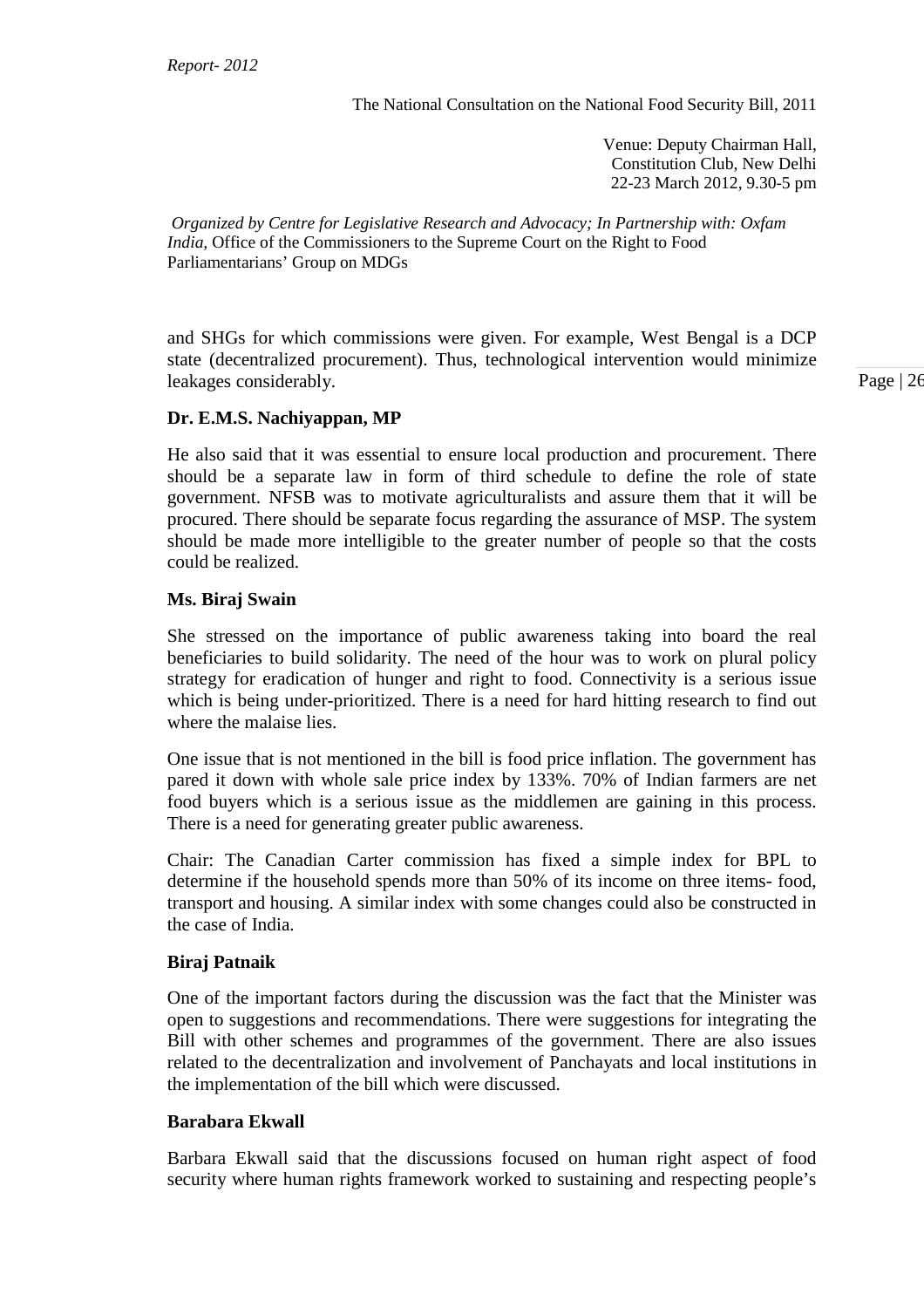Venue: Deputy Chairman Hall, Constitution Club, New Delhi 22-23 March 2012, 9.30-5 pm

*Organized by Centre for Legislative Research and Advocacy; In Partnership with: Oxfam India,* Office of the Commissioners to the Supreme Court on the Right to Food Parliamentarians' Group on MDGs

existing food practices and the Bill under discussion was a move towards greater empowerment of people. The discussion mainly focused on the federal relations of centre and states with regard to formulation and implementation of the Bill, decentralization and the role of self-governance.

She said that the Bill was extremely important in the context of India. Her discussion also focused on children as to whether they would go to school, work and have fulfilling and healthy lives. There was also a need to ensure that there should be surplus to fulfill all the requirements and to work for food and nutrition security.

### **Discussion**:

In the context where one is discussing about the right to food security through human rights perspective, there is also a need to respect people's existing food systems. The discussion on food security often gets relegated to grains and there was also the need to look at other sources.

# **I) Recommendations at National Consultation on NFSB**

# 1) **MS Swaminathan, MP**

A) Issues Highlighted:

- *firstly* the bill needs to look into the contribution of farmers who could only ensure that the food should be home grown and available in the market.
- *Secondly*, government is not legally bound to provide food services to the people.
- *Thirdly*, the focus should be on universal PDS instead of targeted focus in particular states.
- *Fourthly*, the bill has left out the cases where people have more nutritional requirements like people with diseases, old and destitute etc.
- *Fifthly, the provision of 'cash on purpose' should not be taken into consideration.*
- B) Recommendations Made:
- *firstly*, both the State Food Commission and the Central Food Commission should take into account the good practices of the farmers.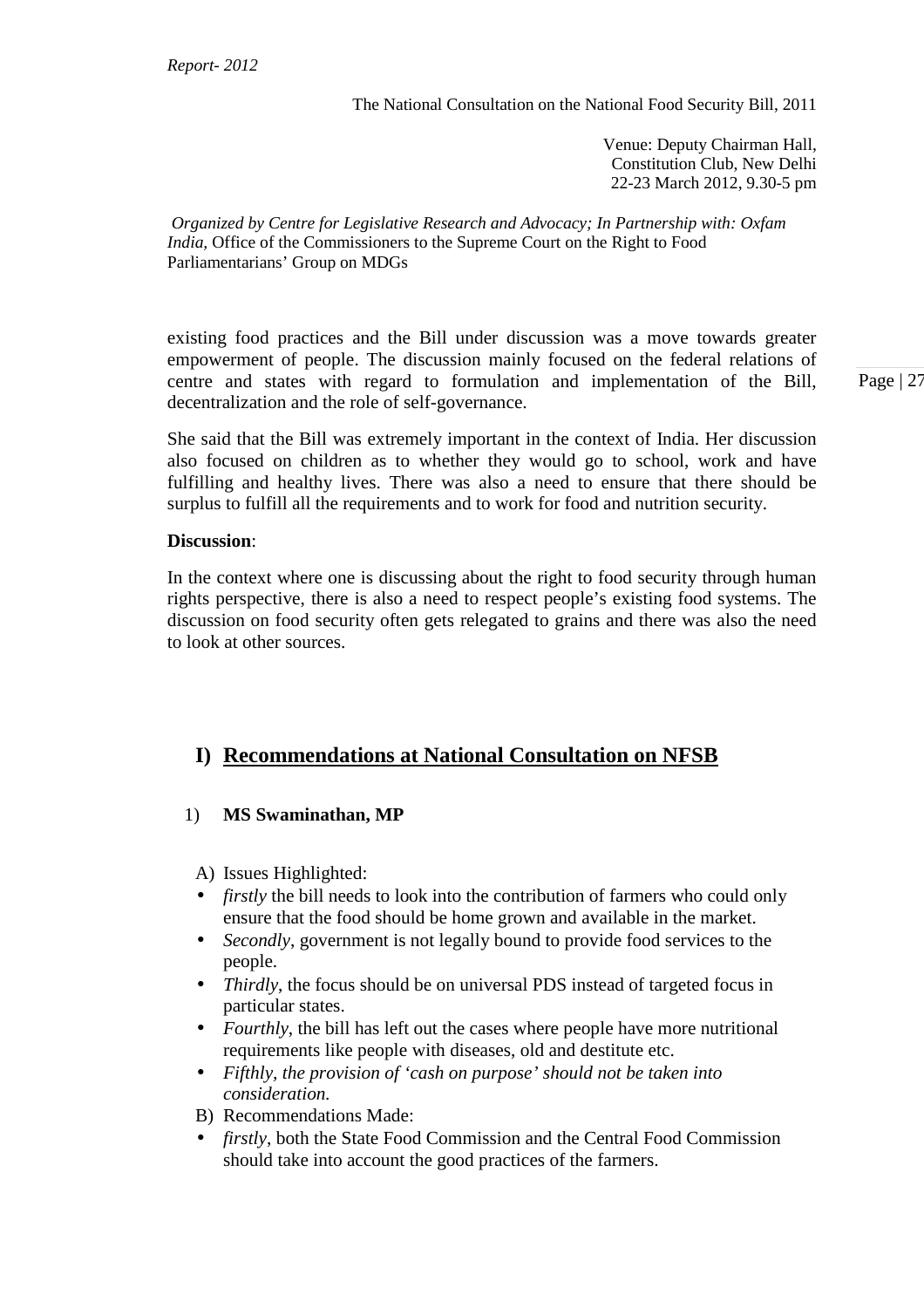Venue: Deputy Chairman Hall, Constitution Club, New Delhi 22-23 March 2012, 9.30-5 pm

*Organized by Centre for Legislative Research and Advocacy; In Partnership with: Oxfam India,* Office of the Commissioners to the Supreme Court on the Right to Food Parliamentarians' Group on MDGs

• *Secondly*, there should be a national commission on farmers which should not be merely a bureaucratic body but it ought to be a pan political commission in nature. It should be headed by the Prime Minister and should include the chief ministers from states.

Page | 28

# **2) Prof. KV Thomas, MoS**

A) Recommendations

- the focus of the present Bill was also to ensure adequate nutritional value of the food;
- the provision of replacement of grains by cash had to be considered for extreme situations like impending or ongoing war where the procurement of food grains could not be guaranteed;
- there should greater investment in agriculture and involvement of young and educated people in agriculture is required to ensure food security in the coming years.

# **3) Ms. Barbara Ekwall, FAO, Rome**

A) Highlighted Issues:

- Hunger is an important human right and there are millions of people in the world whose rights are not being realised.
- B) Recommendation
- Strong political will and leadership is required to realise the right to freedom from hunger strike.

#### **4) Prof. Shanta Sinha, NCPCR**

A) Recommendation

- The bill should mention the provision of midday meal for the children below the age of six;
- Integrate the Supreme Court rulings into the bill;
- care should be taken that care of children and their rights to health care and nutrition are not compromised;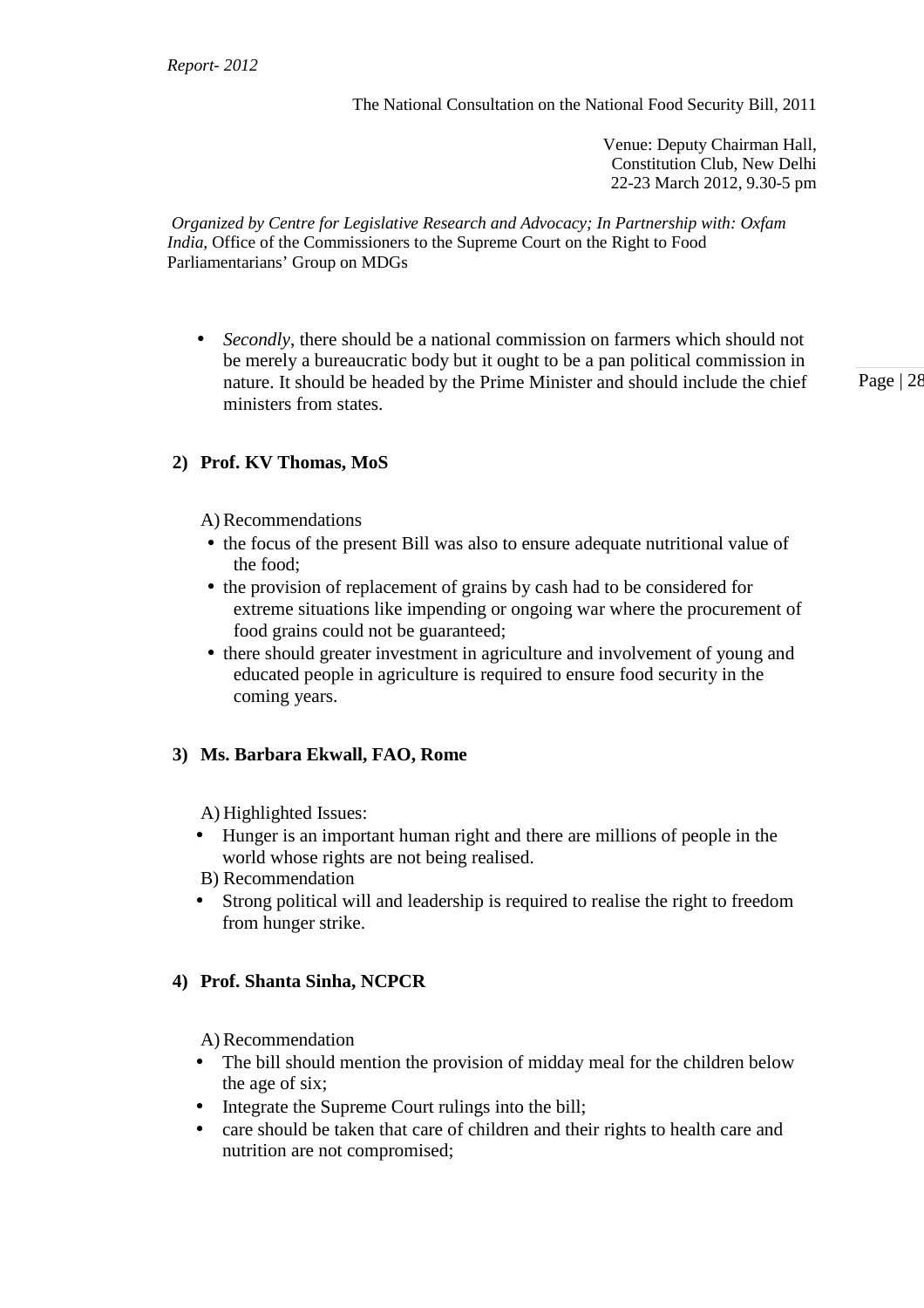Venue: Deputy Chairman Hall, Constitution Club, New Delhi 22-23 March 2012, 9.30-5 pm

*Organized by Centre for Legislative Research and Advocacy; In Partnership with: Oxfam India,* Office of the Commissioners to the Supreme Court on the Right to Food Parliamentarians' Group on MDGs

- there is a need for decentralized RTE with greater participation of local authorities and Gram Panchayats;
- Page | 29 • there should be accountability mechanism for the delay in food supply; there should be no conditions on maternity benefits;
- the legal entitlements of the child needs to be clearly defined and authorities should be held accountable in case of breach of these entitlements.

# **5) Dr. N C Saxena, NAC**

A)Recommendations

- The ICDS has to be revamped and the health ministry should to be involved in the issue.
- Transparency in the system and the manner of running of the programme requires change.

# **6) Mr***.* **MB Rajesh, MP**

- A) Recommendations
- There should be a demand for Universal PDS instead of targeted PDS.
- FSA must be completely delinked from the central poverty estimates which were becoming more unreliable and dubious.
- Implementing food security bill is a questing of political will as the resources are there. It is only the matter of how and for what purpose they were being allotted and utilized.

# **7) Ashok Shukla, State Election Commissioner, UP**

A) Recommendations

- Better internal management of the process and greater transparency was required for efficient functioning of the system.
- There is also a need to create a centralized ration card database.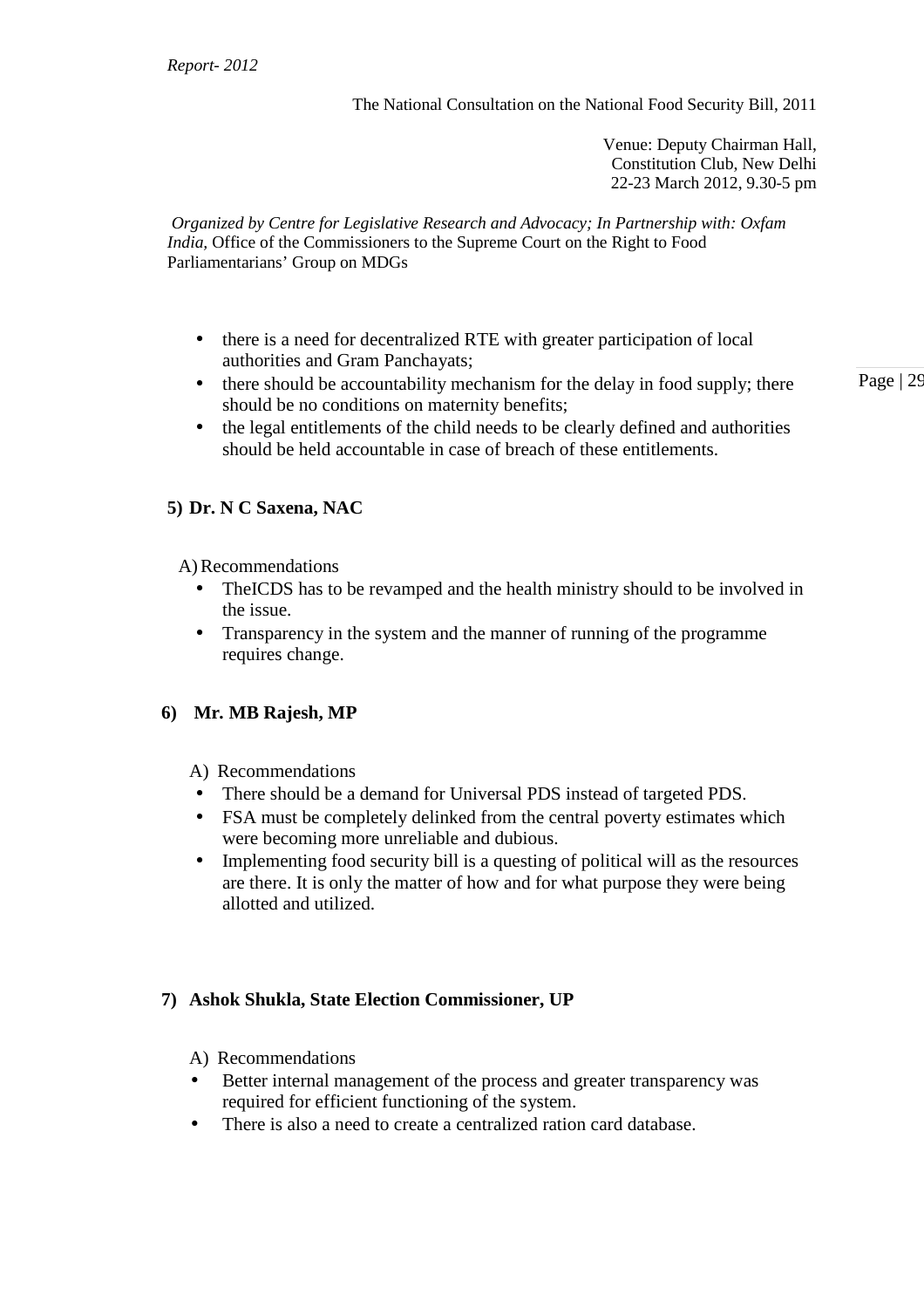Venue: Deputy Chairman Hall, Constitution Club, New Delhi 22-23 March 2012, 9.30-5 pm

*Organized by Centre for Legislative Research and Advocacy; In Partnership with: Oxfam India,* Office of the Commissioners to the Supreme Court on the Right to Food Parliamentarians' Group on MDGs

• The centralized printing of bar coded ration cards, their distribution in public camps and community monitoring would ensure transparency and accountability.

Page | 30

# **II) General Recommendations**

- There should be a push for nutritional security and universal PDS.
- There is a need to make the system more feasible, universal and self-targeted.
- The bill does not give security to all vulnerable groups since it follows targeted approach.
- The bill should take into account the real situations of the country as there is no effective way to ascertain BPL population. So, targeted approach to PDS would not work.
- PDS should be revamped and the network should be expanded to achieve the true target by excluding the richer section
- The bureaucratic nature of the bill has to be changed to more people friendly approach
- an activity map should be laid out with regard to the functions of three tier system and list down the tasks for Gram Sabha, Gram Panchayat, Zila Parishad, Intermediate Municipalities and the District Planning Committee
- All women representatives should be statutorily the members of food security as it would ensure greater responsibility and greater monitoring
- Even though the schemes are of central government, monitoring and accountability mechanisms should be given to the state governments
- The component of facilitation of information and grievance needs to be strengthened so that local body could sort things out at the district level and integrate this with the state structure
- The bill has given an opportunity for revitalizing the agriculture
- There was also a need to decentralize procurement, set up mandis in all states, and set up provision for proper storage facilities
- There should be a separate law in form of third schedule to define the role of state government on NFSB as well as separate focus regarding the assurance of MSP
- The issue of price inflation is not mentioned in the bill.